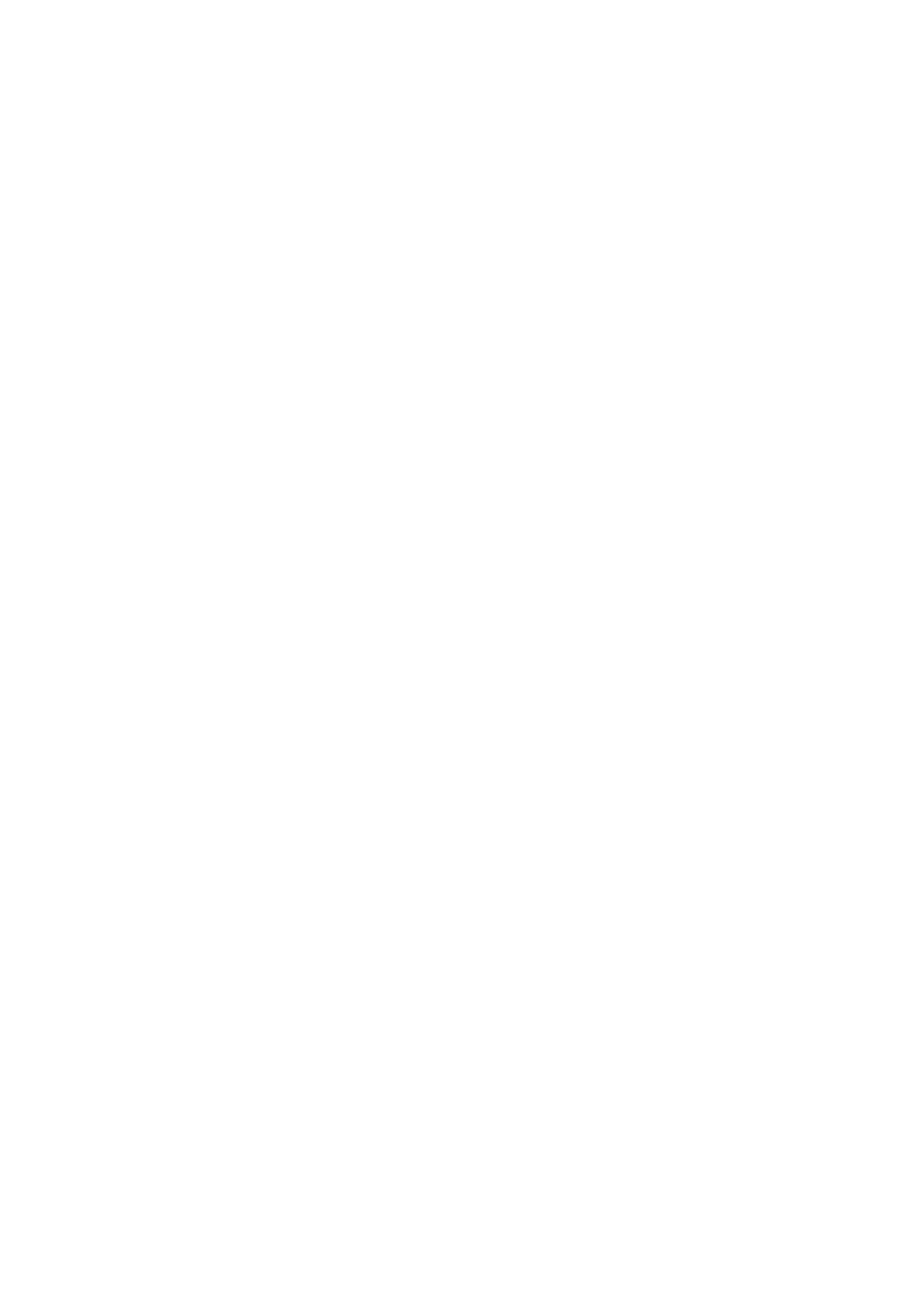### Alternative Document Formats

### **Alternative Document Formats**

### **Alternative Format Documents**

On request this document will be made available in large copy print, audio cassette, Braille or languages other than English. If you require the document in one of these formats please contact:

Forward Planning Section ,

Scarborough Borough Council,

Town Hall

St Nicholas Street

**Scarborough** 

YO11 2HG

Tel: 01723 232480

E-mail: [planningpolicy@scarborough.gov.uk](mailto:planningpolicy@scarborough.gov.uk)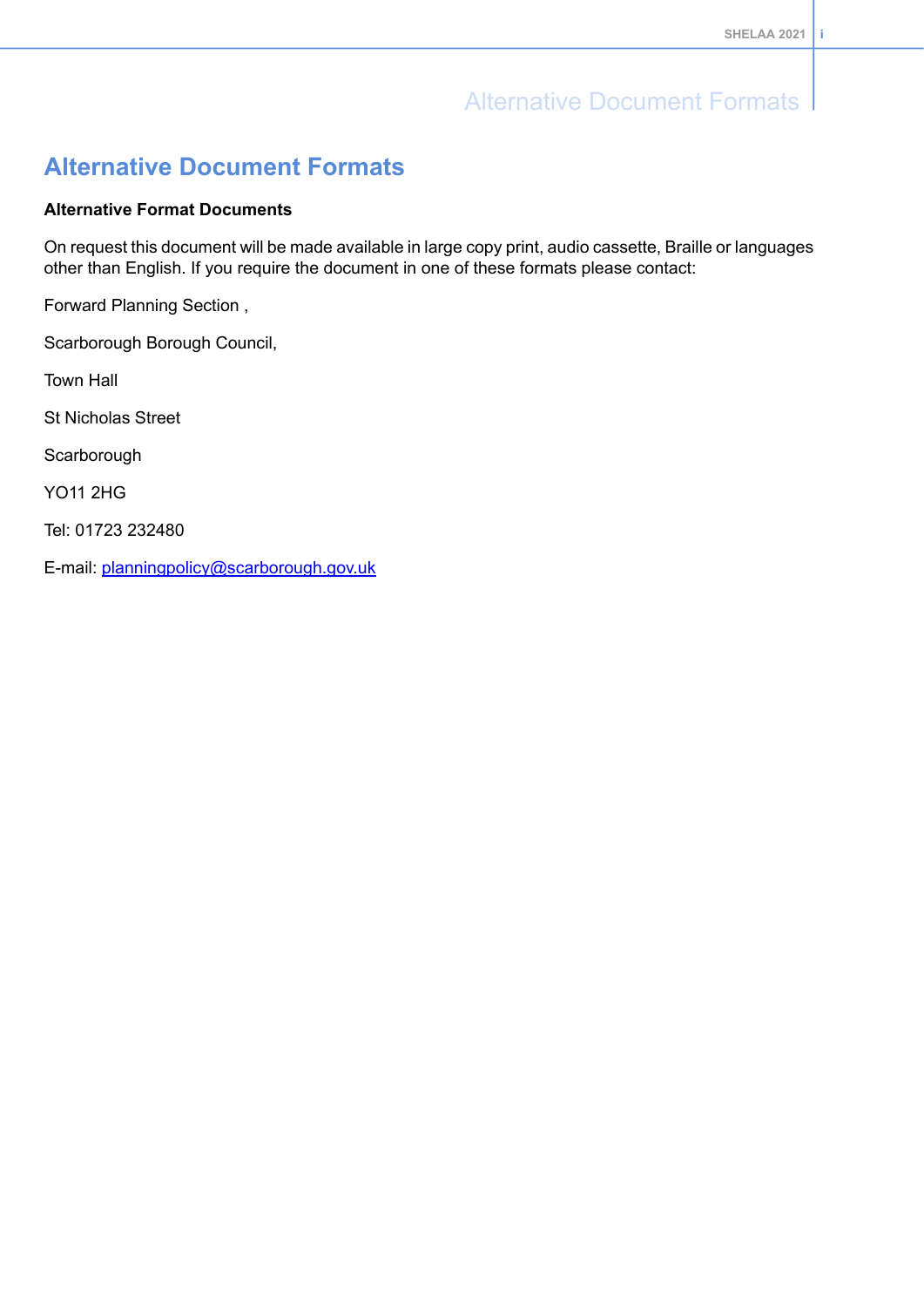Alternative Document Formats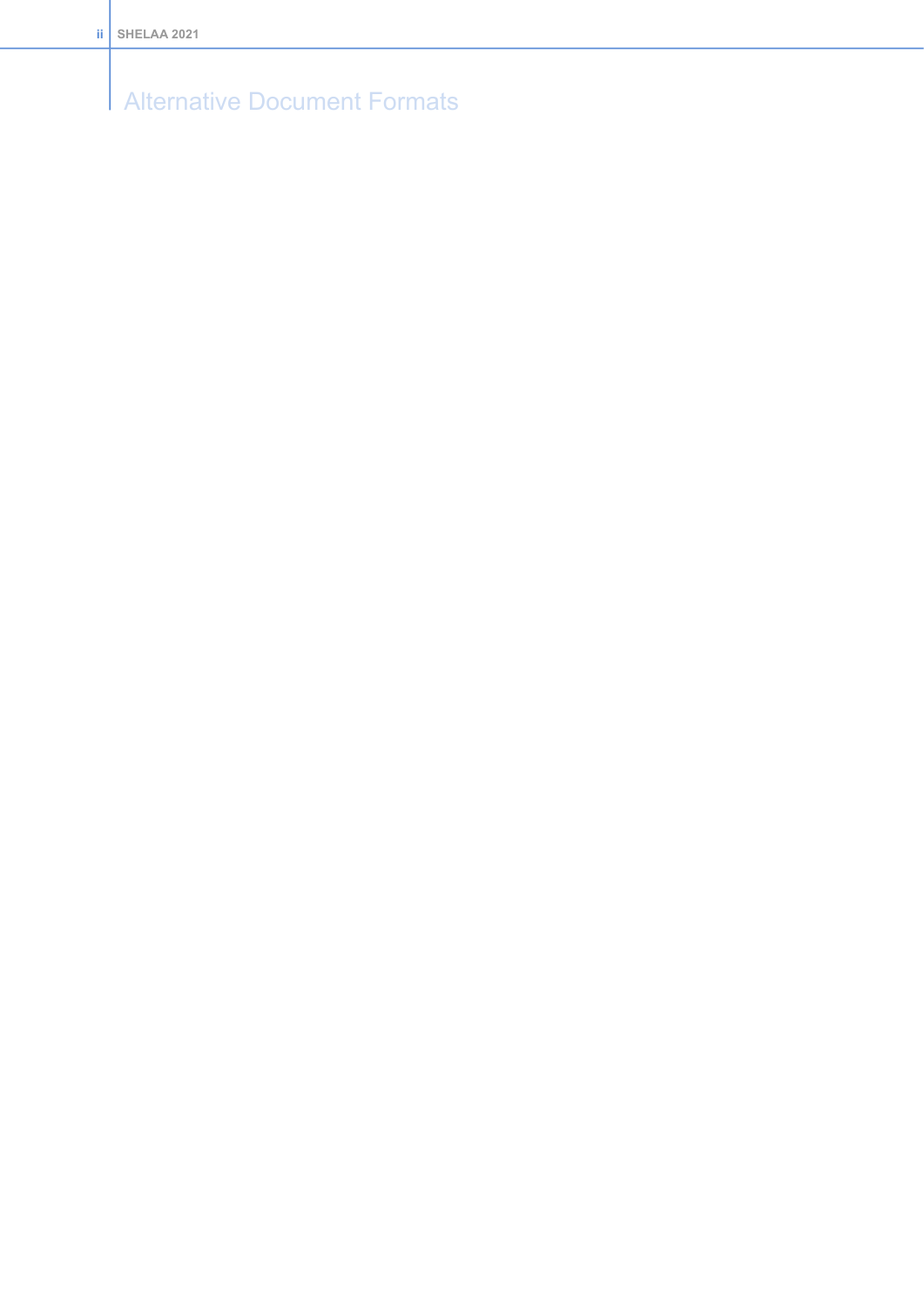## **Contents**

| 1 Introduction                                                                   | $\mathbf{2}$ |
|----------------------------------------------------------------------------------|--------------|
| 2 Methodology                                                                    | 4            |
| 3 The Current Housing Land Supply                                                | 14           |
| <b>The Requirement</b>                                                           | 14           |
| <b>The Supply</b>                                                                | 14           |
| <b>Outstanding Planning Permissions</b>                                          | 16           |
| <b>Known Sources of Housing</b>                                                  | 16           |
| <b>Local Plan Allocations</b>                                                    | 19           |
| <b>Further Identified Sites</b>                                                  | 22           |
| <b>Overall Supply</b>                                                            | 25           |
|                                                                                  |              |
| 4 The Current Employment Land Supply                                             | 30           |
| <b>The Requirement</b>                                                           | 30           |
| <b>The Supply</b>                                                                | 30           |
| <b>Outstanding Planning Permissions</b>                                          | 30           |
| <b>Local Plan Allocations</b>                                                    | 31           |
| <b>Further Identified Sites</b>                                                  | 32           |
| <b>Overall Supply</b>                                                            | 32           |
| <b>Appendices</b>                                                                |              |
| <b>Appendix A SHELAA 2021 Maps</b>                                               | 36           |
| <b>Appendix B SHELAA 2021 Site Assessments</b>                                   | 38           |
| <b>Tables</b>                                                                    |              |
| Table 2.1 Information for Identifying Sites                                      | 8            |
| Table 3.1 Net Housing Requirement (2011/32)                                      | 14           |
| Table 3.2 Five Year Requirement                                                  | 14           |
| Table 3.4 Contribution from Current Planning Permissions (2021/22 to 2025/26)    | 16           |
| Table 3.5 Contribution from Current Planning Permissions (2026/27 to 2030/31)    | 16           |
| Table 3.6 Known Sources of Housing Schemes                                       | 17           |
| Table 3.7 Estimated Timescales of Delivery of 'Known Sources of Housing' Schemes | 18           |
| Table 3.8 Local Plan Housing Allocations (Policy HC2)                            | 19           |
| Table 3.9 Estimated Timescales of Delivery of Local Plan Housing Allocations     | 21           |
| Table 3.10 Further Identified Sites' Yields by Area                              | 24           |
| Table 3.11 Overall Supply of Housing (0 to 5 years)                              | 25           |
| Table 3.12 Overall Supply of Housing (6 to 10 years)                             | 25           |
| Table 3.13 Overall Supply of Housing (Year 11)                                   | 26           |
| Table 4.1 Employment Sites with Current Planning Permission as of 1st April 2021 | 30           |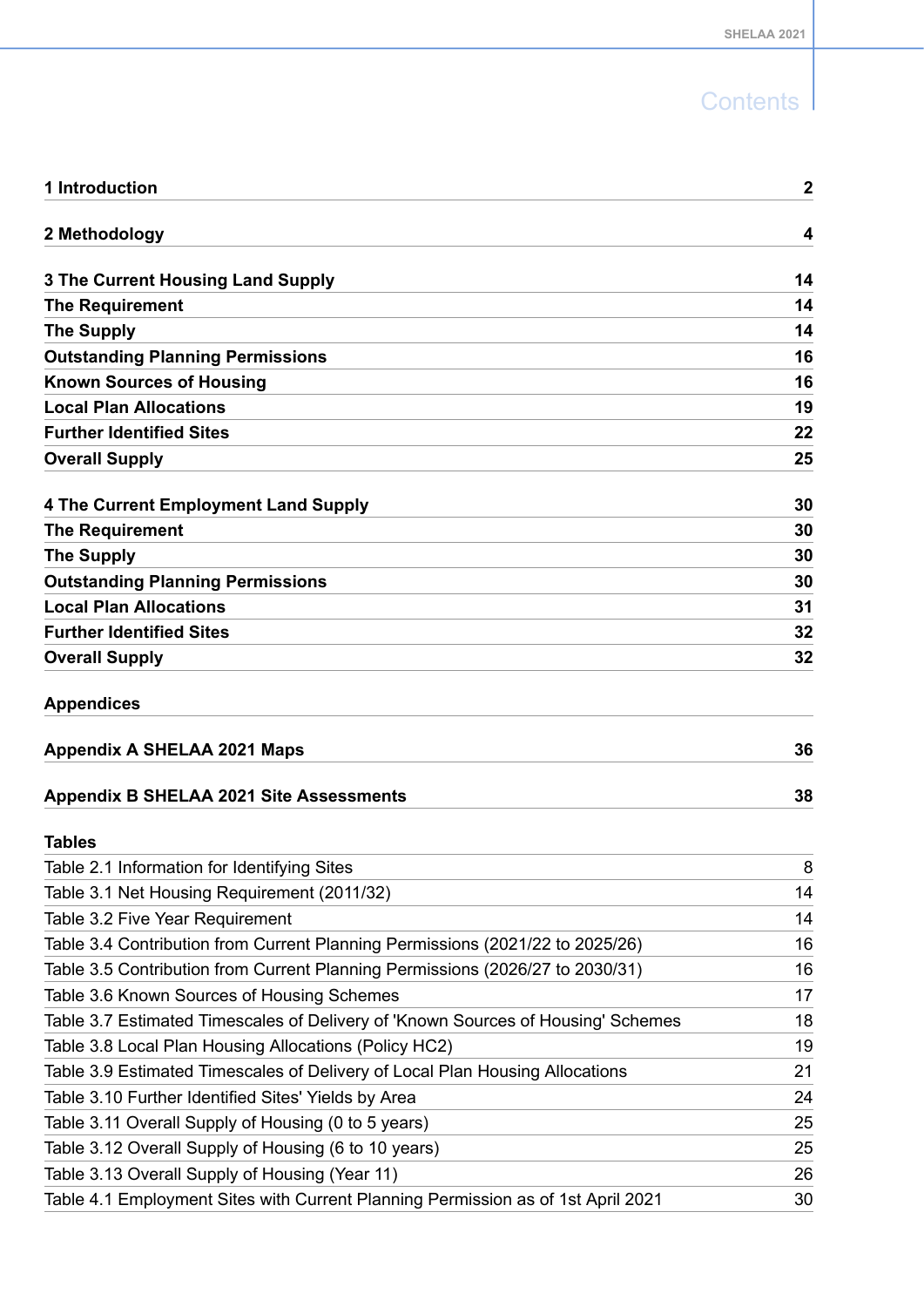## Contents

| Table 4.2 Local Plan Allocated Sites (Policy EG3)    |    |
|------------------------------------------------------|----|
| Table 4.3 Local Plan Protected Site (Policy EG4)     | 32 |
| Table 4.4 Contribution from Further Identified Sites | 32 |
| Table 4.5 Overall Supply of Employment Floorspace    | 33 |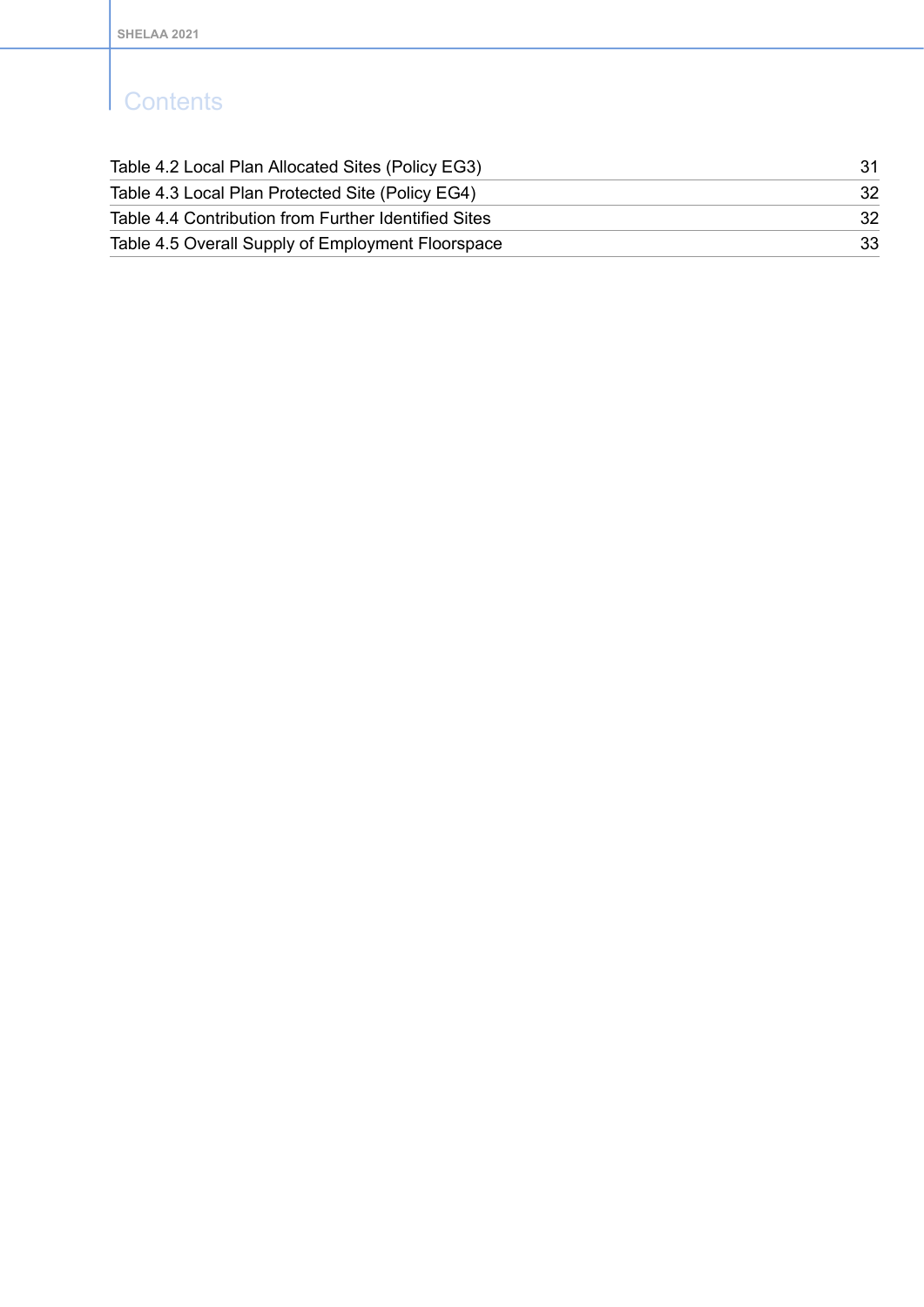## Introduction 1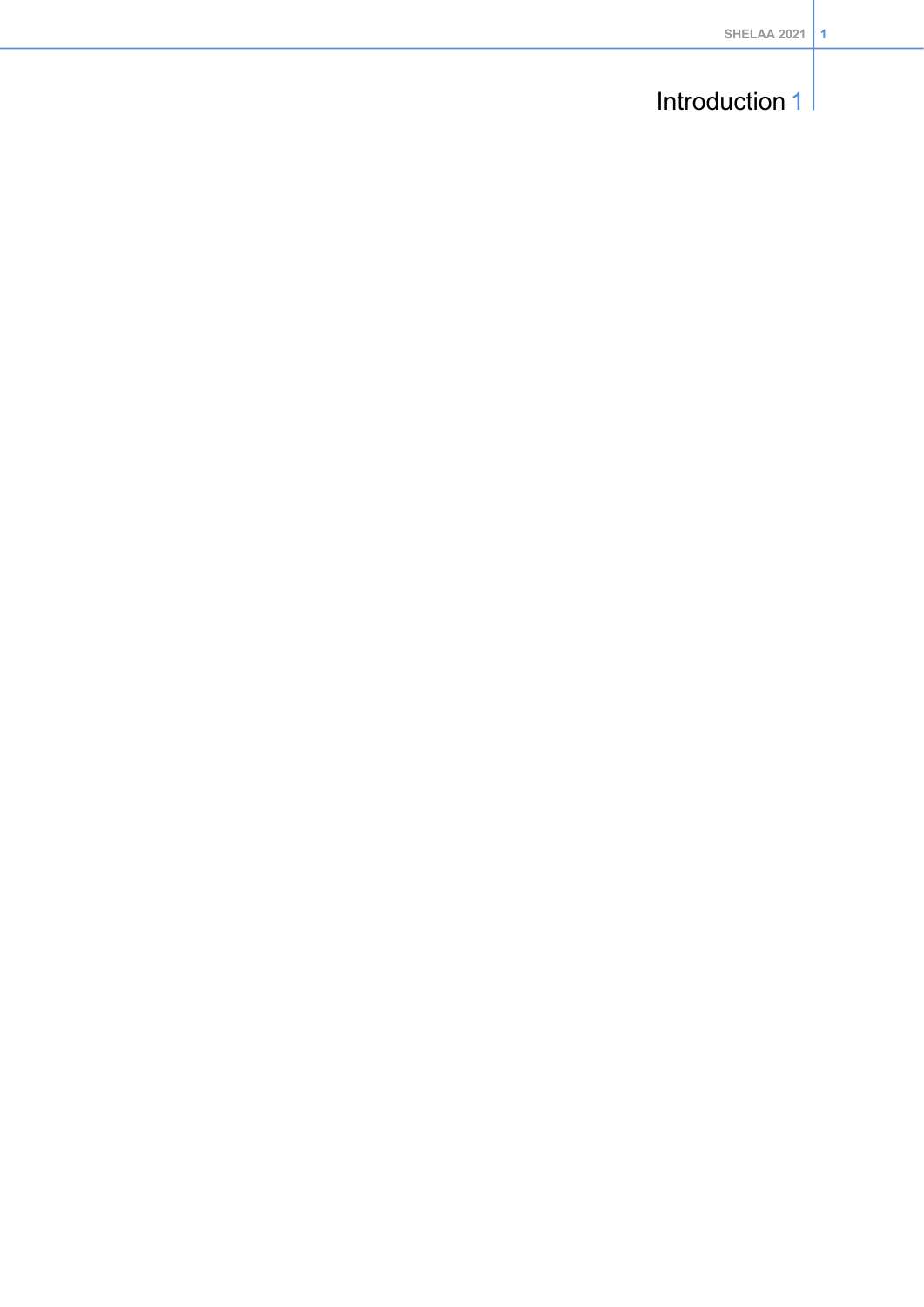## 1 Introduction

### <span id="page-7-0"></span>**1 Introduction**

**1.1** The National Planning Policy Framework (NPPF) July 2021 includes a requirement, in paragraph 68, for the Local Planning Authority to "identify and update annually a supply of specific deliverable sites sufficient to provide a minimum of five years worth of housing against their housing requirement set out in adopted strategic policies". The Local Planning Authority continues to produce a Strategic Housing and Employment Land Availability Assessment (SHELAA) that aims to meet this requirement as well as to identify the list of sites for Housing and Employment uses taking into account their availability, suitability and likely economic viability. This determines whether the Local Planning Authority is able to demonstrable a rolling 5 year supply of developable housing land. This should be updated continually and linked to the Authority Monitoring Report to assess current levels of housing development and whether land supply issues necessitate the review of any adopted Local Plan Documents.

**1.2** This document sets out the Local Planning Authority's position with regard to housing land as of April 2021 and makes projections in relation to the supply of housing land for the period up to 2032 (as is covered by the Local Plan). This has been carried out by analysing the supply of potential housing sites in full, including extant planning permissions, sites at a less advanced stage of the planning application process, allocations within the 2017 Scarborough Borough Local Plan and other sites submitted for consideration through the Local Plan process and any other sites identified through additional survey work or in discussion with Development Management officers and other stakeholders.

**1.3** Paragaphs 2.8 - 2.10 of this document explain how the progression of the Local Plan through the adoption process saw an alteration in how the delivery timescales of sites was calculated and now updated.

**1.4** This is an update to previous SHELAA's. Early iterations of SHELAA's were prepared on the basis of advice in the former Planning Policy Statement 3 which initially detailed its requirement. The document has evolved over a number of years to continually reflect any new requirements included within the NPPF and planning practice guidance.

**1.5** The findings of the SHELAA demonstrate that taking into account existing planning permissions, housing allocations and identified housing sites, both a 5 year and longer term housing supply can be demonstrated**(1)** .

**1.6** As with recent iterations of the SHELAA, the 2021 version includes an assessment of employment land. This is done in accordance with the chapter on "Housing and economic land availability assessment" contained within the Planning Practice Guidance.

1 IT SHOULD BE NOTED THAT THE SHELAA IS A TECHNICAL DOCUMENT TO IDENTIFY POTENTIAL SITES FOR HOUSING AND ANY INCLUSION OF SITES WITHIN THE DOCUMENT DOES NOT NECESSARILY MEAN THAT A SITE WILL RECEIVE PLANNING PERMISSION. DETAILED POLICY DECISIONS ON WHETHER SPECIFIC SITES ARE ACCEPTABLE WILL NOT BE MADE AT THIS STAGE. INCLUSION IN THIS DOCUMENT SUGGESTS THAT A SITE MEETS A MINIMUM LEVEL OF CRITERIA, IS AVAILABLE AND COULD BE DEVELOPED WITHIN THE TIMESCALE.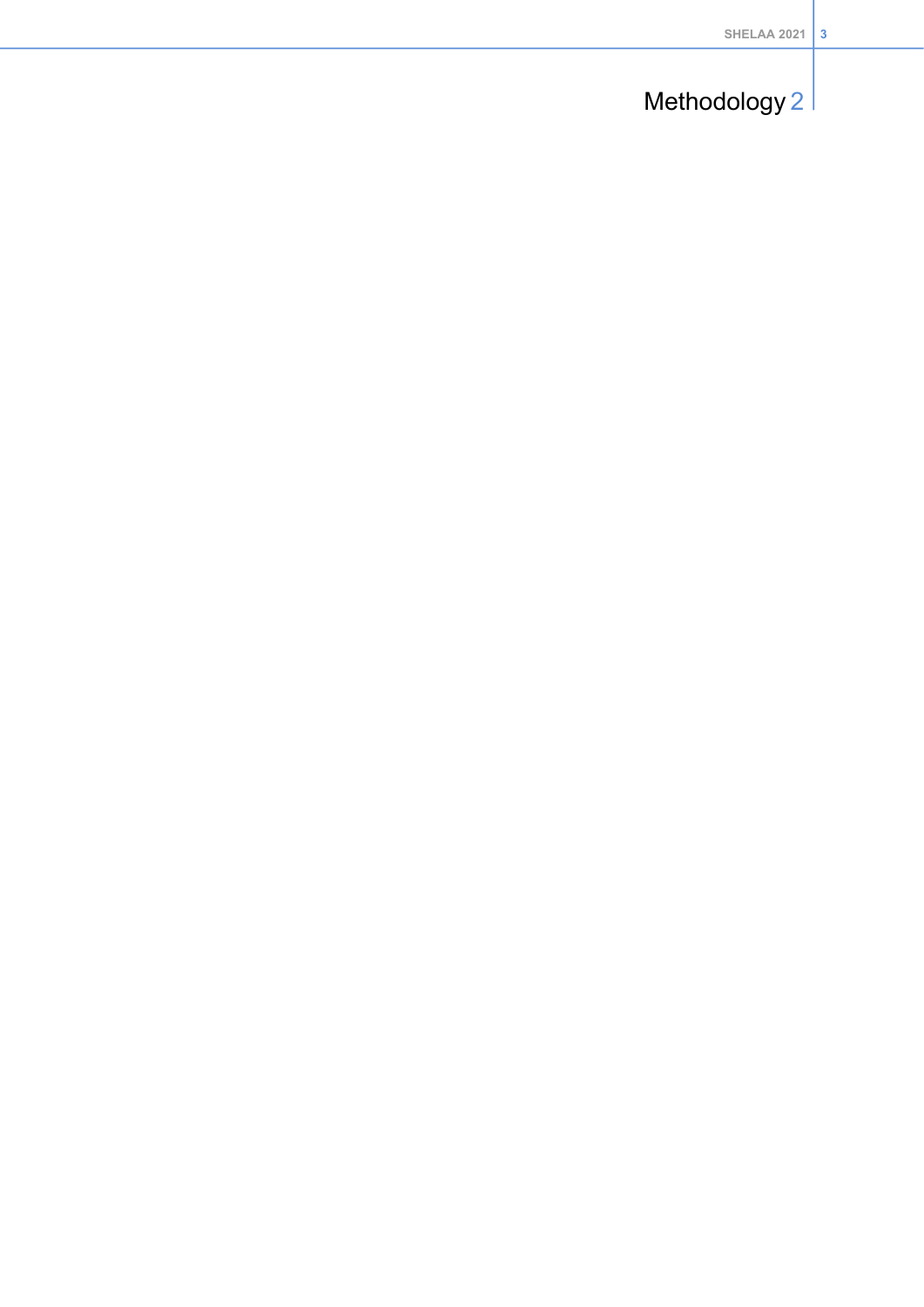### <span id="page-9-0"></span>**2 Methodology**

### **Introduction**

**2.1** The NPPF emphasises that the delivery of housing remains one of the top priorities of the current Government, and a main aim for Local Planning Authorities is to ensure that the availability of suitable housing land is not a constraint on the delivery of the numbers of dwellings required by the Government. The NPPF makes it clear that Local Authorities should be able to demonstrate an adequate level of housing supply (particularly for a 5 year period) otherwise speculative planning applications should be considered against the 'presumption in favour of sustainable development' (NPPF Paragraph 11).

**2.2** To demonstrate that sufficient land is available to meet the housing requirements, local authorities should carry out a Strategic Housing Land Availability Assessment (SHELAA).

**2.3** The Planning Practice Guidance sets out the criteria for undertaking the assessment of housing and economic land, therefore the assessment is combined within this Strategic Housing and Employment Land Availability Assessment (SHELAA).

### **What are Strategic Housing and Employment Land Availability Assessments?**

**2.4** Guidance on the preparation of SHELAA's was initially released in 2007 by DCLG which explained that SHELAA's are a tool that identify potential housing sites that are capable of development within a prescribed timeframe (in this case the duration of the plan period). Whilst it is not a tool for determining which sites will feed into the Local Plan and as such not a policy making document, any sites need to be able to contribute toward the over-arching aim of current planning policy in making sustainable communities. The main purpose of the SHELAA as set out in the guidance is to;

- $\bullet$ Identify sites with potential for housing and employment;
- Assess the potential of these sites; and  $\bullet$
- Assess when sites are likely to be developed.

**2.5** The Local Plan covers the period up to 2032 and it is beneficial to ensure the SHELAA makes projections to at least this date. In the latter part of the plan it may be appropriate to identify broad locations capable of development as opposed to identifying specific sites.

**2.6** The SHELAA will provide the following outputs:

- A list of sites, with locations of specific sites shown on maps (broad areas also identified when  $\bullet$ necessary);
- Indicative quantity of housing or amount of employment land that can be delivered in each identified  $\bullet$ site or on windfall sites (if justified).

In addition, the SHELAA will:

- Assess the deliverability of the sites in terms of its suitability and when they are likely to come forward;
- Determine constraints to development and if and how they could be overcome in the prescribed  $\bullet$ timescale.

**2.7** The assessment meets the requirements set out in the guidance and has involved key stakeholders, including local and national house builders, property agents, Registered Social Landlords and Infrastructure Providers.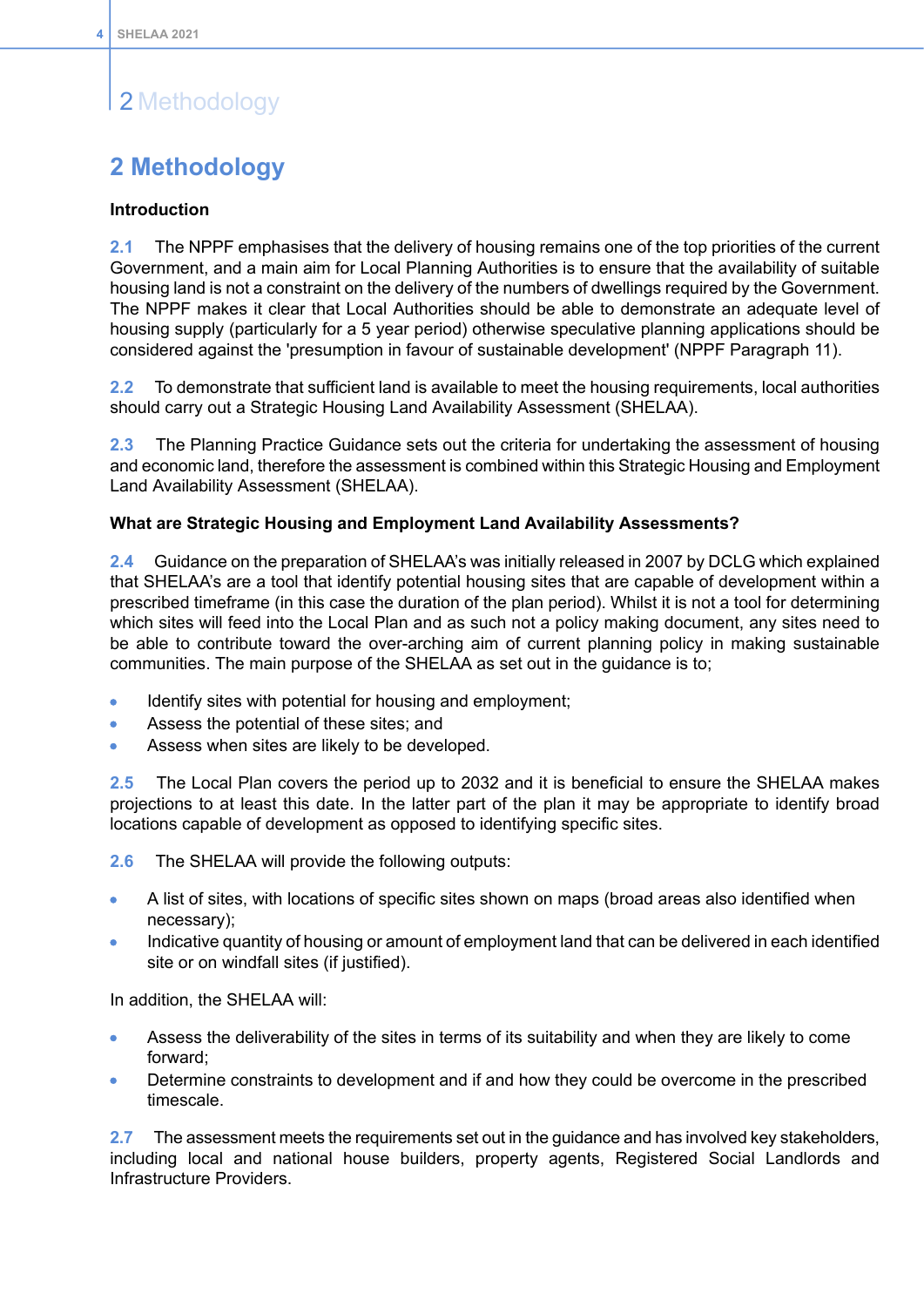**2.8** As part of the submission of the Scarborough Borough Local Plan, extensive background work was produced in the context of housing and employment land delivery. A detailed housing trajectory which was based on an assessment of deliverability was compiled and formed part of the supporting document entitled 'Housing Background Paper'. As this evidence was considered through the examination process which ultimately resulted in the new Local Plan being found sound and subsequently adopted, it is considered to form a reliable and evidenced basis for undertaking this SHELAA subject to review and updating as necessary.

**2.9** This SHELAA factors in the adoption of the Local Plan in 2017. This means that as the Local Plan demonstrates sufficient sites to meet the Local Plan requirement within the first five years, years 6-10, and the longer term up to 2031/32, the SHELAA will only consider those sites (as well as extant permissions and 'known' sources of housing) when assessing the likelihood of sites coming forward within the Plan period. Similarly, with employment sites the SHELAA will only consider similar sources in meeting the requirement.

**2.10** This represents a shift in SHELAA production in that sites that could theoretically come forward within those timeframes were included as potentially doing so. However, where there are no specific constraints to delivery of a site not allocated in the Local Plan, it is still assessed as coming forward 'Post 2032' as paragraph 018 of the Planning Practice Guidance section on Housing and economic land availability assessment states, in relation to assessing the suitability of a site, that "when assessing sites against the adopted development plan, plan-makers will need to take account of how up to date the plan policies are and consider the relevance of identified constraints on sites / broad locations and whether such constraints may be overcome." In practice, this means that a site submitted through the Local Plan that has no 'show-stopping' constraints but is not allocated and is outwith the amended development limits is not generally included as likely to come forward within the Plan period as this would necessitate an exception to policy.

**2.11** The 2021 SHELAA sees an additional change in terms of the background evidence. The progression of the Local Plan Review to an Issues and Options Consultation (August 2020) included a Call for Sites for the review of the allocations within the Local Plan. The Call for Sites remains an ongoing process and, as of 31st October 2021, 73 sites have been submitted for consideration. These sites will all be assessed as part of this SHELAA, although as mentioned in the previous paragraph, where they are outside the defined Development Limits, will be assumed to come forward beyond 2032. Sites that were submitted as part of the previous Call for Sites process of the Local Plan that was adopted in July 2017 remain under consideration, however, again are assumed to be undeliverable prior to 2032 where they are outside the defined Development Limits.

### **Progress on the Scarborough Borough Local Plan and how was the SHELAA undertaken?**

**2.12** The Local Plan was formally adopted by the Council on 3rd July 2017. The Local Planning Authority has commenced a review of the Local Plan and consulted on the Issues and Options iteration in August 2020. The SHELAA assesses housing land availability against the requirement of 450 per annum as was evidenced and agreed to be the level of need across the Borough during the Plan period.

**2.13** The Council updated its Employment Land Review in November 2015 and this determines the level of employment land required over the Plan period. The SHELAA will consider how far the potential supply of additional employment land goes towards meeting this requirement.

**2.14** When initially undertaking the first iteration of this document, the standard methodology in the guidance was followed and, therefore, represented an appropriate framework for the assessment of sites. Further iterations have generally followed the same process although has evolved to take into account updated guidance. This document sets out the process and methodology which has provided this assessment. The standard methodology as set out in the Guidance follows.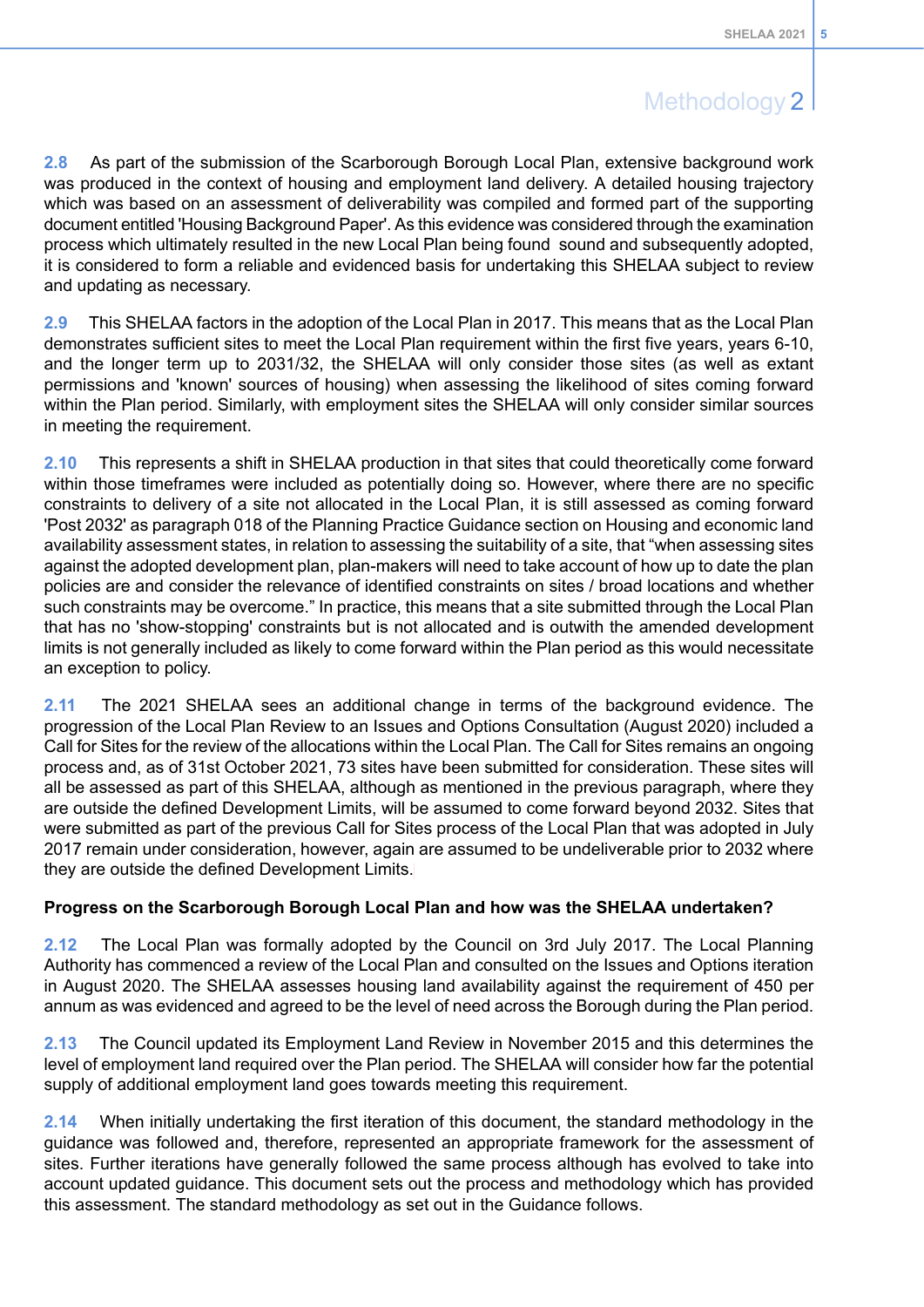

**Figure 2.1 SHLAA Process and Outputs**

**2.15** The search for housing land through the Local Plan yielded a substantial number of potential sites from landowners and developers, however, further sites have been identified through the assessment. To do this, all sites have been rigorously assessed through an agreed methodology. The stages of this methodology are set out in the SHELAA Guidance, which identifies 8 main stages and 2 optional stages covering 'broad locations' and windfall inclusion. This is explained below, along with information as to how the Borough Council progressed the SHELAA:

### **The Process**

### *Stage 1: Planning the Assessment*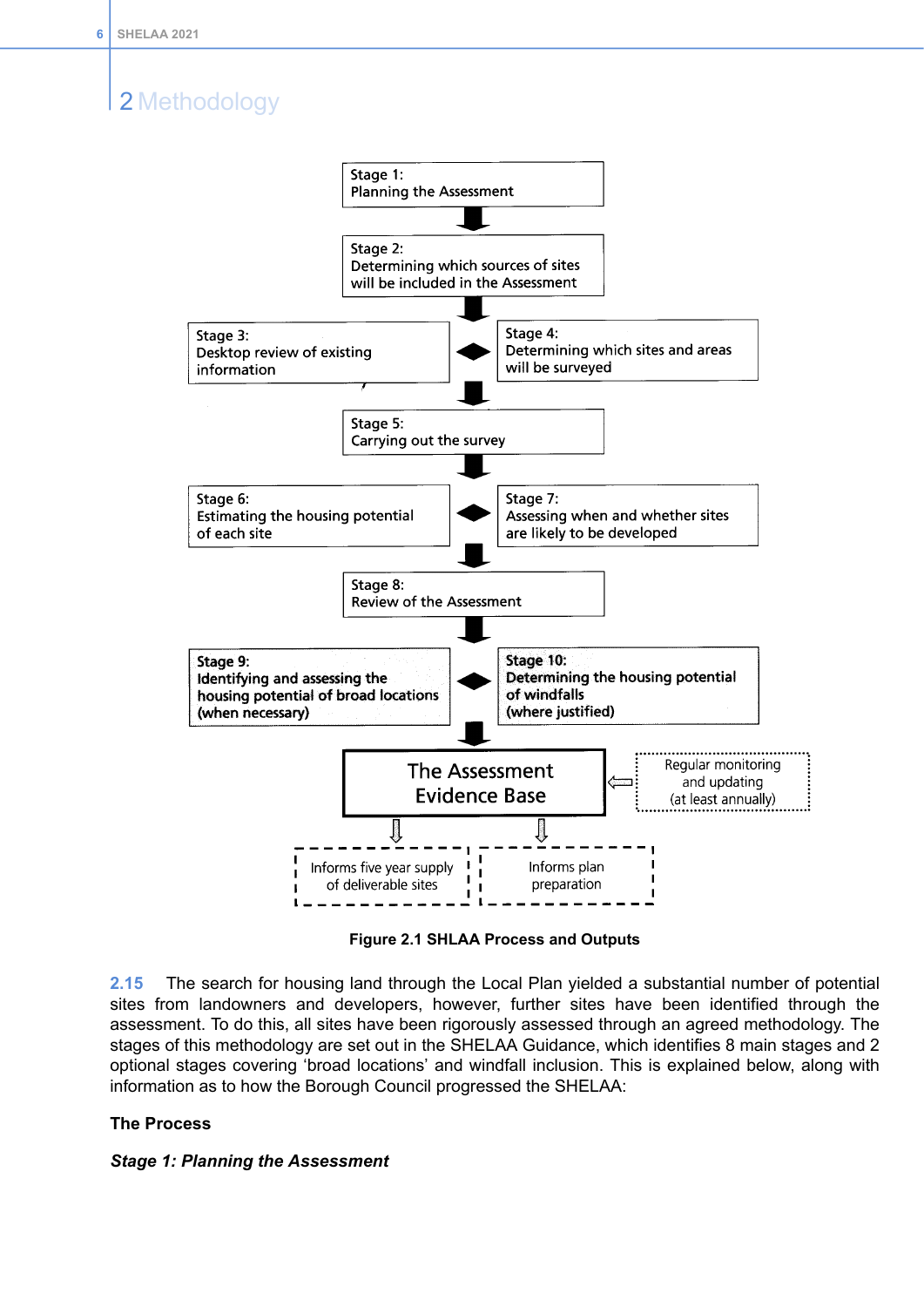**2.16** A brief for the original SHELAA was prepared in early 2008 and consultation was carried out with Government Office, Yorkshire and Humber Assembly, Yorkshire Forward other relevant bodies including the Home Builders Federation and interested organisations within the housing industry (National, regional and local representatives).

### **Area of Assessment**

**2.17** The area of assessment is that which is covered by the Local Plan and covers the Borough of Scarborough except that within the North York Moors National Park.

### **Partnership**

**2.18** It was agreed that the SHELAA would not be produced jointly with adjoining Local Planning Authorities as the Borough has been identified as a Sub-Regional Housing Market Area in its own right through work at the regional and local level. A SHELAA Forum was established in the early years of the SHELAA to call on the knowledge and expertise of local and national housebuilders, the HBF, planning and estate agents, Government Office representatives, the regional assembly and other relevant bodies. The remit of the group was to meet when necessary and respond to electronic consultation during the assessment to firstly agree principles and later to agree the findings of the assessment. Following consultation and discussions through electronic means, an initial SHELAA Forum was held prior to the formal commencement of the assessments in March 2008.

**2.19** The Interim HLAAs and Demonstrations of 5 Year Supply which had been produced over previous years were discussed at the Forum and found to be a sound base for the SHELAA. The Council would be the lead body for the SHELAA, however, following an initial 'trawl' of sites and preliminary assessment, the SHELAA Forum would be consulted upon the findings and asked to provide expertise on the delivery and achievability of sites using their knowledge of the housing market. On an annual basis the SHELAA is updated and put on the Council's website. Feedback from interested parties is welcomed.

### **Resources and Management of the Process**

**2.20** The resources for this project were drawn from the Planning Policy team and initially focused on the material generated through the preparation of the Local Plan. The qualitative findings of the SHELAA was provided by the involvement of the various members of the SHELAA Forum. Borough Council Development Management officers have also been involved in the identification of sites utilising local knowledge.

**2.21** The SHELAA Forum and the Sub-Group discussed all aspects of the assessment process including assumptions on density and the achievability of sites. These groups were chaired by the Council's Portfolio Holder for Planning. The final assessment agreed by the SHELAA Forum was subject to final approval by the Portfolio Holder.

### **The Timescale of the SHELAA**

**2.22** The base date for the initial SHELAA was 1st April 2008 and the period to be covered has been revised to accord with the Local Plan; i.e 2032. The SHELAA provides assumptions on land that is available for the initial 5 year period and land that is likely to be available beyond the next 5 years.

### *Stage 2: Determining which sources of sites will be included in the Assessment*

**2.23** The SHELAA guidance sets out details of potential sources of land. These are split into those already in the planning process and those that are not. These are as follows:

### **Sites in the Planning Process**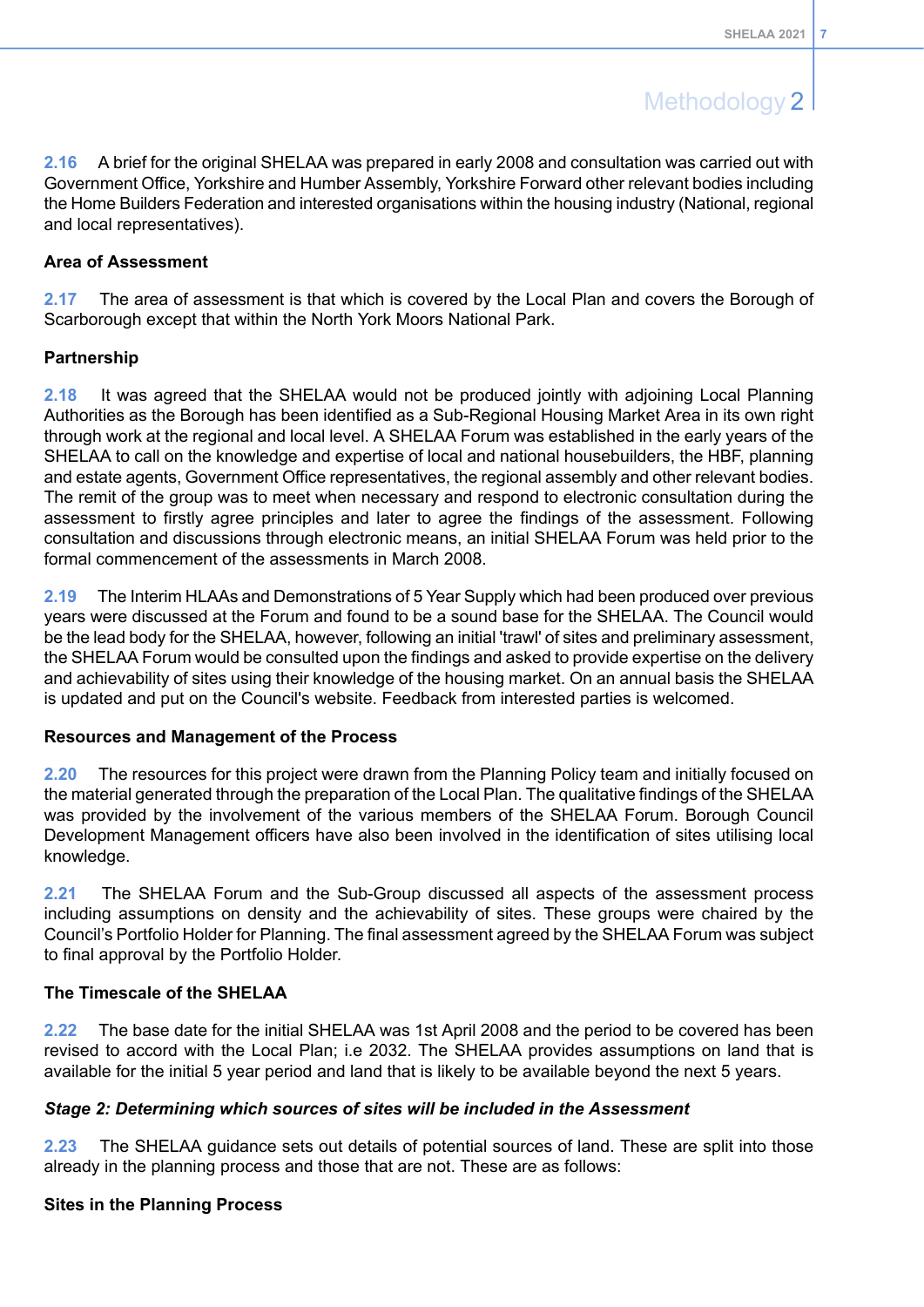- Land allocated (or with permission) for employment or other land uses which are no longer required  $\bullet$ for those uses;
- Unimplemented / outstanding planning permissions;
- Planning permissions for housing that are under construction;  $\bullet$
- Sites allocated in the Scarborough Borough Local Plan;  $\bullet$
- Sites at an earlier or less advanced stage of the planning process, referred to as 'Known Sources × of Housing' in this document and the Local Plan. This includes sites that have received permission after the 1st April 2021 but prior to the completion of this document.

### **Sites not currently in the Planning Process**

- $\ddot{\phantom{a}}$ Vacant and derelict land and buildings;
- Surplus public sector land;  $\bullet$
- Land in non-residential use which may be suitable for re-development for housing, such as commercial buildings or car parks, including as part of mixed-use development;
- Additional housing opportunities in established residential areas, such as under-used garage blocks; ä
- Sites in rural settlements and rural exception sites; ò
- ò Urban extensions;
- Sites identified for 'release' in the Employment Land Review;
- New free standing settlements.

**2.24** As part of the Local Plan 'call for sites' process, sites continue to be submitted by landowners and agents for consideration for potential housing or employment allocation. Paragraph 2.11 explains this process.

### *Stage 3: Desktop review of existing information*

**2.25** The guidance sets out information that can be used to identify sites that could potentially be developed for housing. In addition to the sites that have so far been submitted as part of the Local Plan process, further sites have been identified following consultation with Development Management Officers and the Property section of the Borough Council.

<span id="page-13-0"></span>

| Sites in the planning process                                                                   | <b>Purpose</b>                                                                                                                                            |
|-------------------------------------------------------------------------------------------------|-----------------------------------------------------------------------------------------------------------------------------------------------------------|
| Site allocations not yet the subject of planning<br>permission                                  | To identify sites                                                                                                                                         |
| Planning permissions/sites under construction<br>(particularly those being developed in phases) | To identify sites                                                                                                                                         |
| Site specific development briefs                                                                | To identify sites and any constraints to delivery                                                                                                         |
| Planning application refusals                                                                   | To identify sites – particularly those applications<br>rejected on grounds of prematurity (i.e. Not in<br>accordance with the statutory development plan) |
| Dwelling starts and completion records                                                          | To identify the current development progress on<br>sites with planning permission                                                                         |
| Other sources of information that may help to<br><b>identify sites</b>                          |                                                                                                                                                           |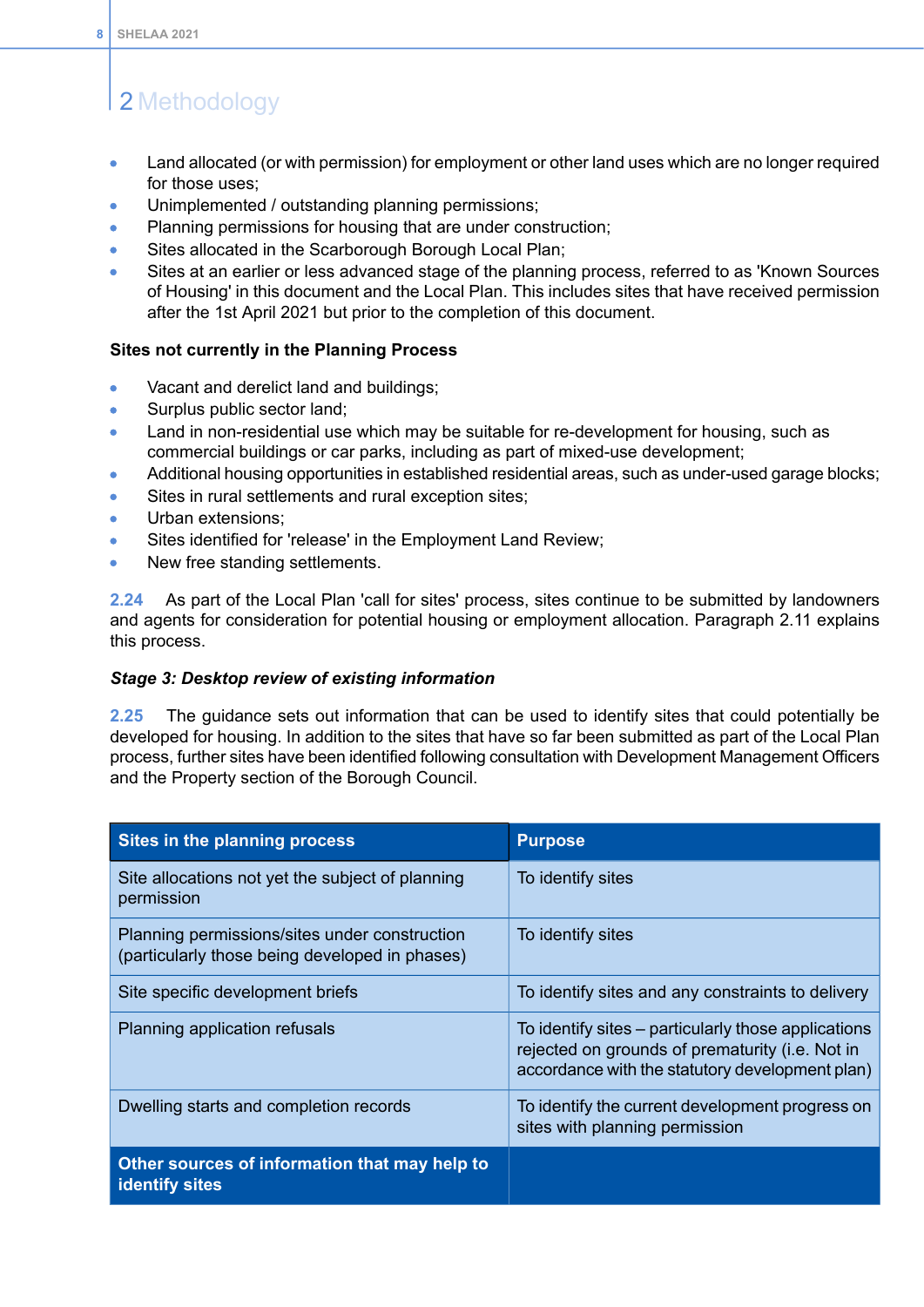| Sites in the planning process                                                     | <b>Purpose</b>                                                     |
|-----------------------------------------------------------------------------------|--------------------------------------------------------------------|
| Local planning authority Urban Potential Study                                    | To identify buildings and land, and any<br>constraints to delivery |
| <b>National Land Use Database</b>                                                 | To identify buildings and land, and any<br>constraints to delivery |
| Register of Surplus Public Sector Land                                            | To identify buildings and land                                     |
| Local planning authority Employment Land Review                                   | To identify surplus employment buildings and<br>land               |
| Local planning authority vacant property registers<br>(industrial and commercial) | To identify vacant buildings                                       |
| Commercial property databases e.g. estate agents<br>and property agents           | To identify vacant buildings and land                              |
| Ordnance Survey maps                                                              | To identify land                                                   |
| Aerial photography                                                                | To identify land                                                   |

**Table 2.1 Information for Identifying Sites**

### *Stage 4: Determining which sites and areas will be surveyed.*

**2.26** This stage of the methodology relates to the areas that will be surveyed if an adequate supply is not found following a desktop review. As a sufficient supply has been determined this stage will not be necessary, however, if during a review of the SHELAA it becomes evident that housing delivery is not occurring at the required rate it may be necessary to carry out further site assessments at that stage.

### *Stage 5: Carrying out the Survey*

**2.27** The initial SHELAA guidance recommended that certain characteristics be recorded for each site to assist in assessing the potential for housing development. Those carrying out survey work were briefed to ensure consistency of recorded information and checking on site size, use, constraints and potential usage. Whenever a specific site was visited, either a previously identified site or a newly identified one, the site was assessed for its characteristics and boundaries.

**2.28** The individual site tables in the accompanying document, 'SHELAA Site Assessments', show the detailed recorded information for the sites assessed and are contained within the accompanying document along with maps.

### *Stage 6: Estimating the Housing / Employment Potential of Each Site*

**2.29** Stages 6 and 7 were carried out concurrently. Stage 6 involved the estimation of the yield that each specific site could deliver. The guidance suggests this could be done by the use of existing or emerging policy, the sketching out of schemes and the comparison of similar schemes. The SHELAA will use a mixture of methods including existing information or a density multiplier based on the site and location or a bespoke recommendation as a result of specific site constraints.

**2.30** Wherever available, pre-application, Local Plan submissions and early masterplanning information could be used to assist in assessing density.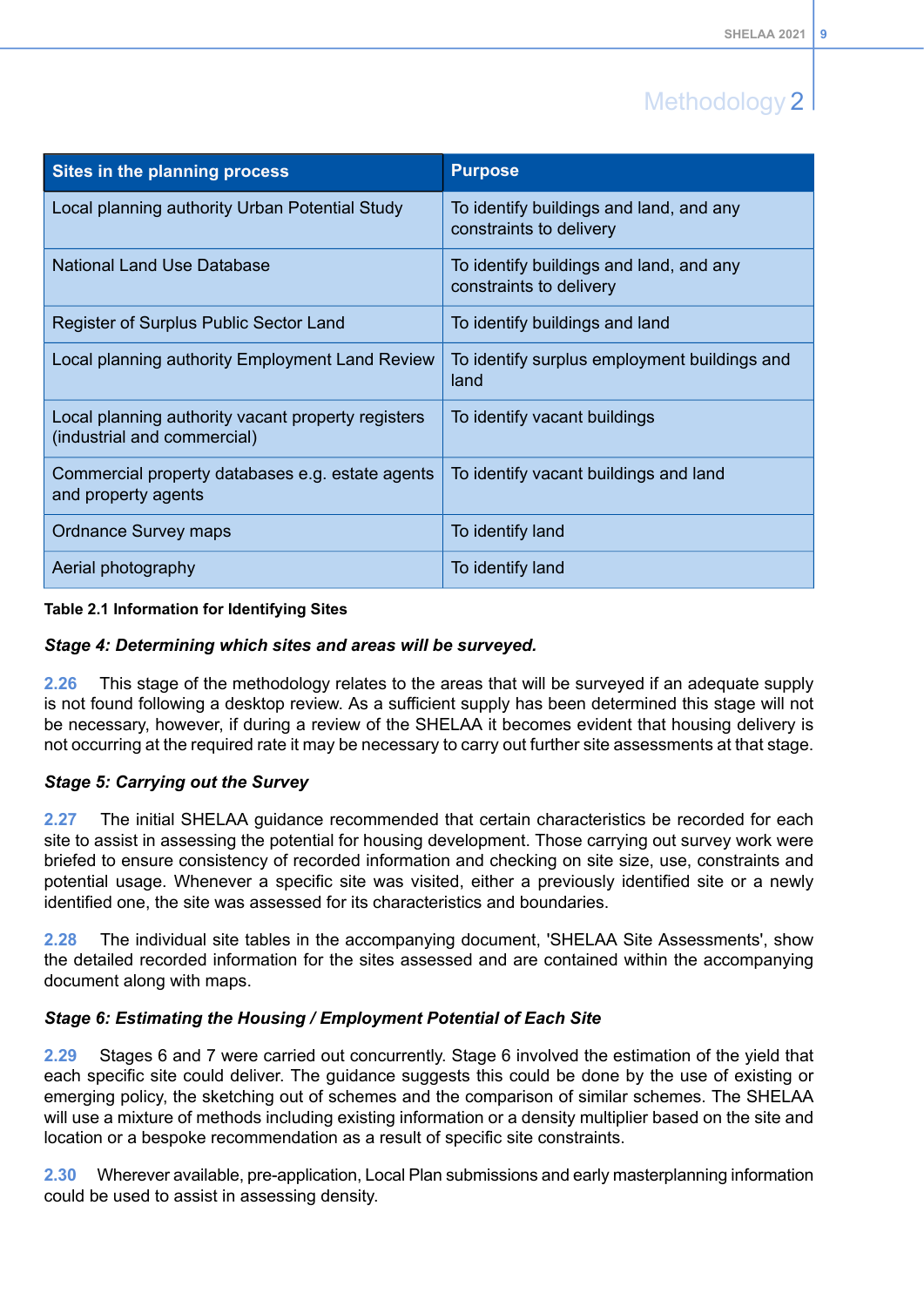**2.31** Where existing information or early masterplans were not available, guidance from the SHELAA Forum and Sub-Group assisted in making realistic estimates of site capacity and density. It was also noted when meeting the SHELAA Sub-Group that a straightforward site area multiplied by density approach was over-simplistic as potentially the entire site is not developable owing to infrastructure and other facility requirements for example. For this reason and where appropriate, developable site areas were calculated at 70% of the entire site submitted. This was generally on larger sites (over 2ha) where a greater level of infrastructure would be required alongside development. On sites smaller than 2ha, the density would be calculated over the full site area. This added a further possible discount on housing availability.

**2.32** As a standard density calculation, 30 dwellings per hectare is generally used. Using a discounting method for developable site area as previously mentioned adds flexibility to this. A bespoke yield can be used where it may not be appropriate to use a standard density due to site constraints or the surrounding environment for instance. There may also be occasions, in town centres for example, where a higher yield may be appropriate. Similarly, where sites have been identified for conversion purposes a bespoke density or yield has been proposed depending on the scale and shape of the building.

**2.33** Finally, where sites have major constraints that cannot be overcome on part of the site or where it is clear that only part of the site could be developed, the yield will take this into account and provide the number of dwellings possible only on the developable area.

**2.34** For calculating employment floorspace, a plot ratio of 0.35 has been used. So for instance, a 1 hectare site would yield a building with a gross internal floorspace of 3,500 sq m.**(2)**

### *Stage 7: Assessing when and whether sites are likely to be developed.*

**2.35** This is the stage when the initial involvement of partners and members of the SHELAA Forum was particularly important and beneficial to ratify any assumptions within the assessment. Yearly revisions are considered by policy officers who assess the sites and both forum members and other interested parties have the opportunity to comment on the SHELAA when it is published.

**2.36** Proposals with planning permission and existing allocations within extant plans are regarded as generally suitable by the guidance, however, an assessment of the timescale for delivery has been completed for allocations, planning permissions and 'known sources' as to not over-estimate the number of permissions coming to fruition.

**2.37** The Guidance splits the assessment stage into 4 parts, as below:

**2.38** Stage 7a: this concerns the ability and suitability of the site to offer a contribution to the aim of creating sustainable, mixed communities. To determine this, four factors were considered (Guidance para 37):

- 1. policy restrictions;
- 2. physical problems or limitations;
- 3. potential impacts; and
- 4. environmental conditions.

### **IT SHOULD BE NOTED THAT THE SUITABILITY FOR DEVELOPMENT OF A SITE IN THE SHELAA DOES NOT IMPLY OR GUARANTEE THAT PLANNING PERMISSION WOULD BE GRANTED SHOULD AN APPLICATION BE SUBMITTED FOR CONSIDERATION.**

<sup>2</sup> The 0.35 plot ratio has been taken from 'Planning for Employment Land: Translating Jobs in Land', undertaken by Roger Tym & Partners on behalf of Yorkshire Forward, April 2010.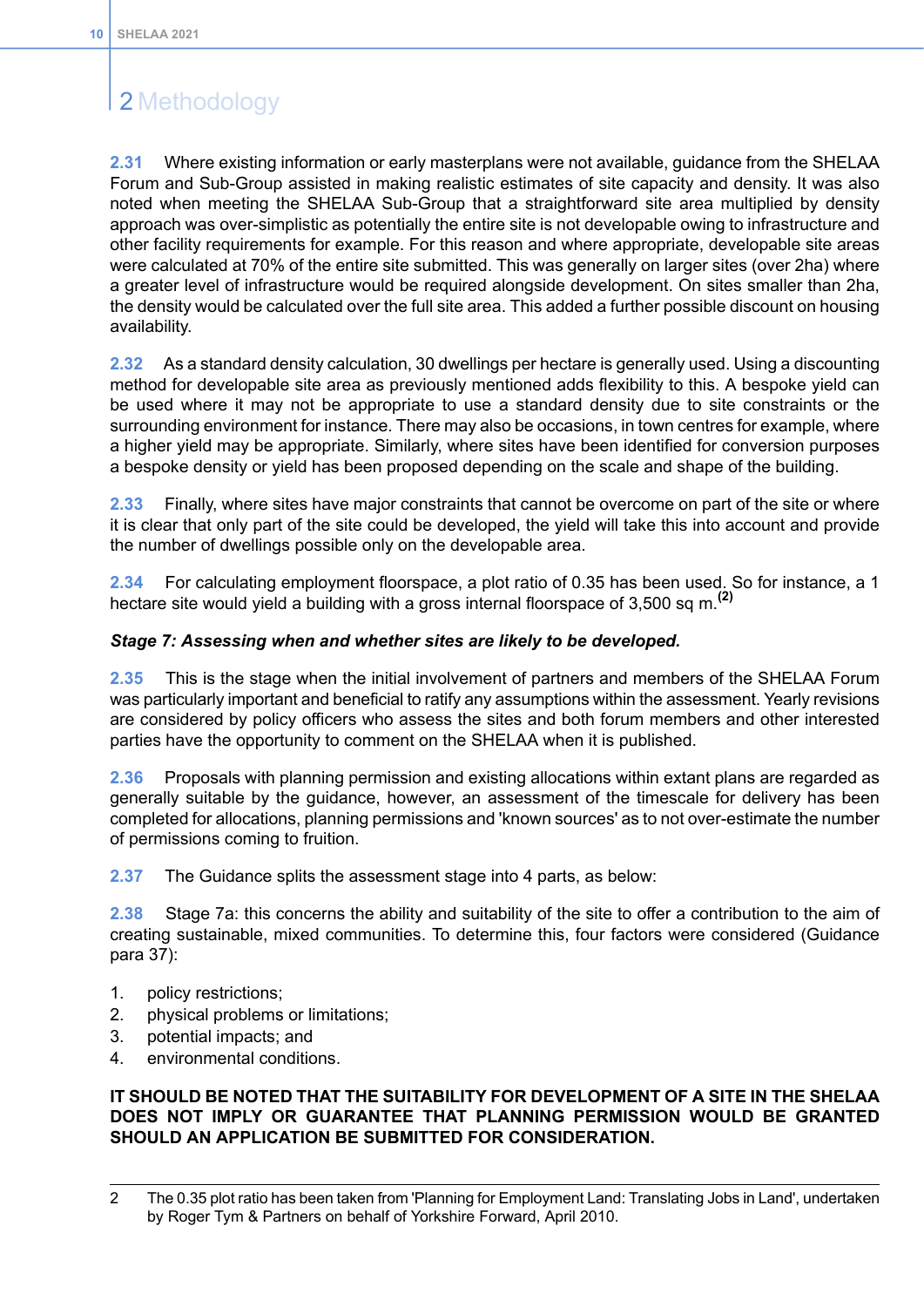**2.39** The aim of the SHELAA is to identify a portfolio of sites from which the plan-making process can ensure a rolling 5 year supply. It also seeks to identify sufficient housing land to maintain this supply. The decision on whether to allocate a site will take into account other alternative sites that may be achieved through the plan making process.

**2.40** Stage 7b: the availability for housing is assessed. A site is considered available when, based on information gathered, there are no issues that would prevent the site from being developed; i.e. the developer is ready to develop or a landowner has agreed to sell. Sites included as allocated within the emerging Local Plan are assumed to be 'available' as they were initially submitted for consideration by landowners or on behalf of landowners. Members of the SHELAA Forum and Sub-Group have a greater knowledge of the current market supply of land and whether constraints exist that affect the availability of land, such as 'ransom strips'. Where members of the groups had knowledge of such information this was taken into account when considering availability. Further work through the Housing Allocations process of the Local Plan and the compiling of a trajectory was based on discussion with landowners or agents as to when the site may come forward. This work also considered sites from those other sources, namely extant planning permissions and 'known sources of housing'.

**2.41** Stage 7c: this relates to the prospects of achieving development on the site. Once the availability has been determined, a judgement has been made as to whether it will be developed at a certain time. This relates to market conditions and the infrastructure required to bring a proposal forward. It should be noted at this stage that the group agreed that as the market conditions impacted on nearly all potential housing sites, an optimistic view of the economic recovery should be taken, rather than say that no sites are currently deliverable. The viability of the sites for development and sites should have a reasonable prospect that it will be developed up to a specified point.

**2.42** Stage 7d: where constraints are identified but the site is considered appropriate, the Assessment considers if and how such constraints could be overcome during the plan period. For example, if a site lies within a Ground Water Protection Zone this would be addressed through the submission of a full groundwater risk assessment to demonstrate mitigation measures.

### *Stage 8 Review of the Assessment*

**2.43** This stage considered the results of the SHELAA and whether the required scale of housing development as identified in the Councils Objective Assessment of Housing Need can be met and whether the required level of employment land identified in the Employment Land Review can also be met. The results of this are in the section 'Overall Supply'.

### *Stage 9 & 10 (Optional)*: *Identifying Broad Locations and the Potential of Windfall (where justified)*

**2.44** Section 3 of this document outlines the position relating to the inclusion of windfall sites within the SHELAA. The identification of broad locations for development will not be necessary as the majority of large growth areas and broad locations have previously been submitted for consideration through the Local Plan.

### **The Outputs**

**2.45** As a result of the completion of the SHELAA, the following have been produced:

- A list of potential housing and employment sites (GIS based);
- An assessment of the deliverability and developability of all sites, identifying when it can likely be developed;
- The yield for each site in terms of numbers of dwellings or amount of employment land;
- Constraints on delivery and information on how they could be overcome.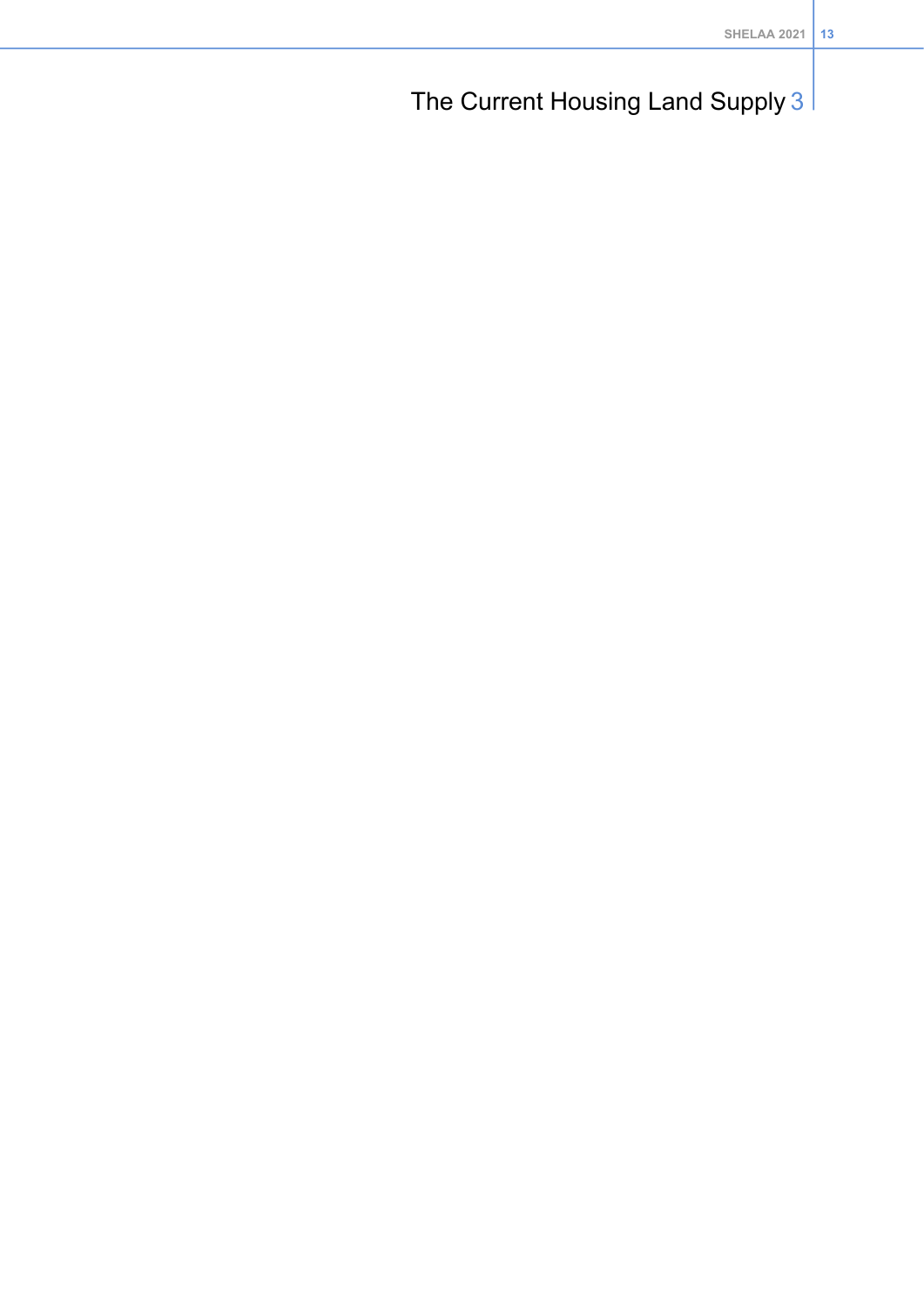### **3 The Current Housing Land Supply**

### **The Requirement**

**3.1** The 2021 SHELAA update utilises the Borough's housing target, as determined through the adopted Local Plan.

**3.2** The Council undertook work on arriving at a housing target in its 'Delivering a Local Plan Housing Target (Including an Objective Assessment of Housing Need)' (OAN) document which compiled available evidence on housing need including population and employment projections, affordable need and historical evidence on supply and availability. The OAN calculated the requirement for housing within the Borough as being for 450 additional dwellings per year through the Local Plan period (2011/12 to 2031/32) **(3)** . The residual requirement for housing is calculated by using previous completion rates over the Plan period (in this case for 2011/12 to 2020/21) and amending the annual requirement up to 2032 depending on the delivery of housing up to date. Table 3.2 shows an undersupply to date of 720 dwellings and factors this in to the five year requirement.

**3.3** This results in a five year requirement of 3,119 dwellings. The requirement also includes a 5% buffer which is added in accordance with Paragraph 74 of the NPPF which states a 20% buffer should be brought forward from later in the plan period where there is a record of persistent under-delivery. As the Council has delivered in excess of the requirement (of 450 dwellings per annum), for five successive years, it is not considered to have persistently under-delivered, and therefore a 5% buffer is applied. It has therefore met its requirement under the Housing Delivery Test in 2020 and will do so again in 2021.

| Year               | 2011/32 (per annum) | Total |
|--------------------|---------------------|-------|
| <b>Requirement</b> | 450                 | 9,450 |

**Table 3.1 Net Housing Requirement (2011/32)**

|                                  | <b>Number of Dwellings</b> |
|----------------------------------|----------------------------|
| Requirement (450 x 5 years)      | 2250                       |
| $+$ / - over/under supply (+720) | 2970                       |
| Plus 5% buffer                   | 3119                       |

**Table 3.2 Five Year Requirement**

### **The Supply**

**3.4** The potential sources of supply to meet this requirement are considered to comprise the categories as set out in the methodology in Chapter 2.

<sup>3</sup> It should be noted that the review of the Local Plan will include a review of the Local Plan housing requirement, however, for the purposes of the SHELAA we will continue to demonstrate supply against the 450 per annum figure.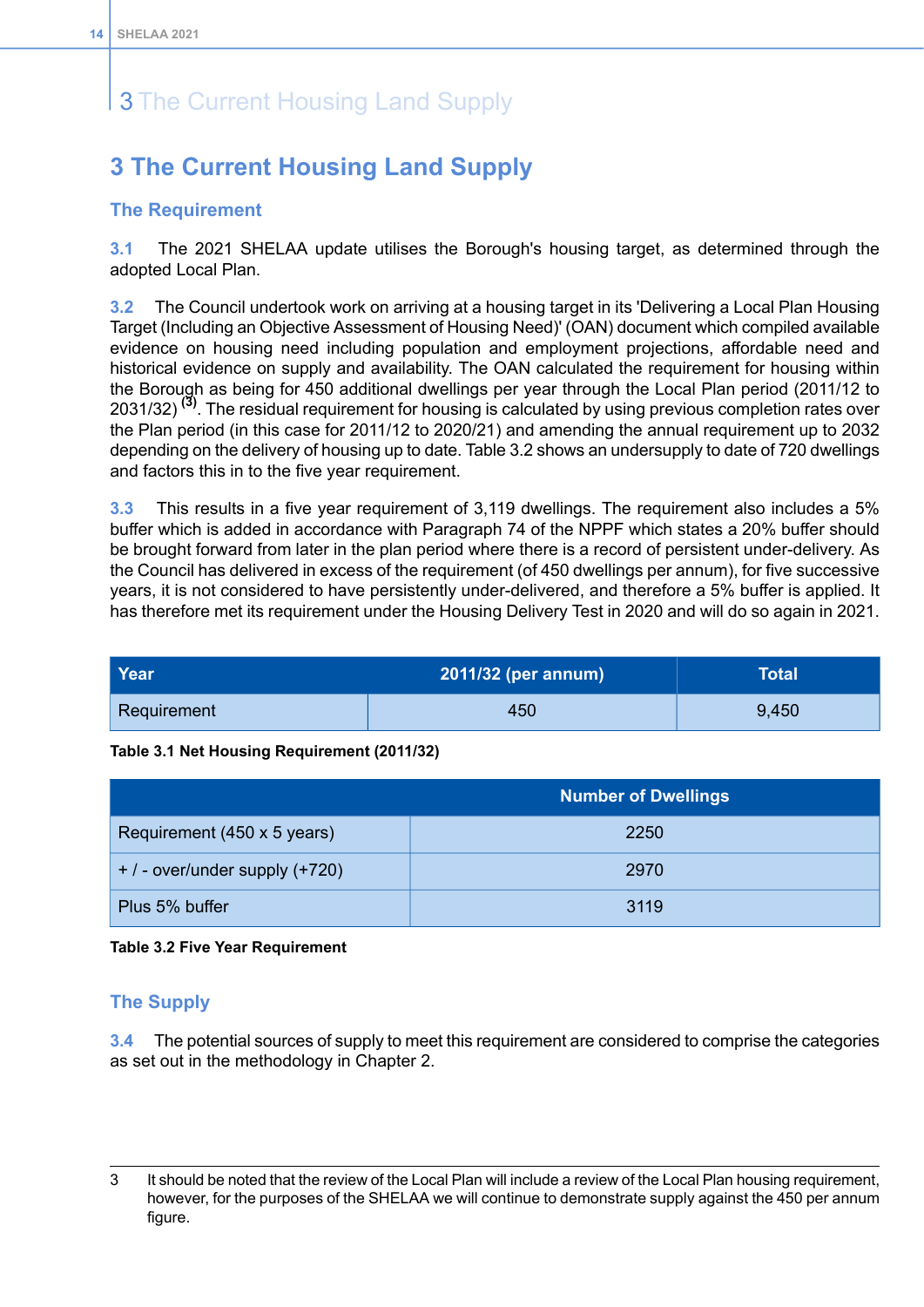**3.5** Each of these sources is considered in detail below. The assessment was originally undertaken on the principles set out in PPS3, and retained in the NPPF, that to be included in the 5 year supply, sites should be "developable" and likely to deliver units within that period.

**3.6** The NPPF indicates that where possible, specific sites should be identified but acknowledges an allowance for "windfalls" i.e. sites not specifically identified, can be made if there is "compelling evidence that such sites have consistently become available in the local area and will continue to provide a reliable source of supply".

**3.7** Para 71 of the NPPF does allow the inclusion of windfall in anticipated land supply calculation where there is evidence that has regard to the SHLAA, historic delivery trends and expected future trends.

**3.8** In relation to windfall delivery it is important to set out the delivery of such sites over the previous 5 years. The following table sets out the previous 5 years in terms of permissions granted for windfall split by new build, conversion and outline (this does not include such applications as amendments as this would result in double counting). Outline is shown for information only as such proposals would require either a reserved matters or fresh full application and this would result in some double-counting.

**3.9** It then sets out completions split by new build and conversion.

|                   | <b>New Build</b><br><b>Granted</b><br>(Units) | <b>New</b><br><b>Builds</b><br><b>Completed</b><br>(Units) | <b>Conversions</b><br><b>Granted</b><br>(Units) | <b>Conversions</b><br><b>Completed</b><br>(Units) | <b>Total</b><br><b>Granted</b><br>(Units) | <b>Total</b><br><b>Completed</b><br>(Units) | <b>Outline</b><br><b>Granted</b><br>(Units) |
|-------------------|-----------------------------------------------|------------------------------------------------------------|-------------------------------------------------|---------------------------------------------------|-------------------------------------------|---------------------------------------------|---------------------------------------------|
| 2016/17           | 261                                           | 75                                                         | 122                                             | 133                                               | 383                                       | 208                                         | 3                                           |
| 2017/18           | 157                                           | 120                                                        | 150                                             | 69                                                | 307                                       | 189                                         | 34                                          |
| 2018/19           | 110                                           | 158                                                        | 130                                             | 142                                               | 240                                       | 300                                         | 14                                          |
| 2019/20           | 100                                           | 168                                                        | 122                                             | 77                                                | 222                                       | 245                                         | 5                                           |
| 2020/21           | 187                                           | 206                                                        | 120                                             | 77                                                | 307                                       | 283                                         | 221                                         |
| <b>Total</b>      | 815                                           | 727                                                        | 644                                             | 498                                               | 1459                                      | 1225                                        | 277                                         |
| Annual<br>Average | 163                                           | 145                                                        | 129                                             | 99                                                | 292                                       | 245                                         | 55                                          |

### **Table 3.3**

**3.10** This evidence clearly shows that windfall continues to be a significant source of housing delivery before and after the adoption of the Local Plan and the subsequent allocation of sites for development. There is still a healthy market for windfall and delivery has remained steady if not increased post-adoption. On this basis it is clear that an argument can be made to include an element of windfall in any land supply calculation. As with previous evidence at the time of the Local Plan such windfalls should not be included in the early years of the five year supply as windfall completions in those years would generally be (but not limited to) sites that already have a planning consent. It is however reasonable to allow an allowance for delivery of windfall sites in the latter years (years 4 to 5). Even being cautious it would be appropriate to factor in circa 150 dwellings a year for years 4 to 5.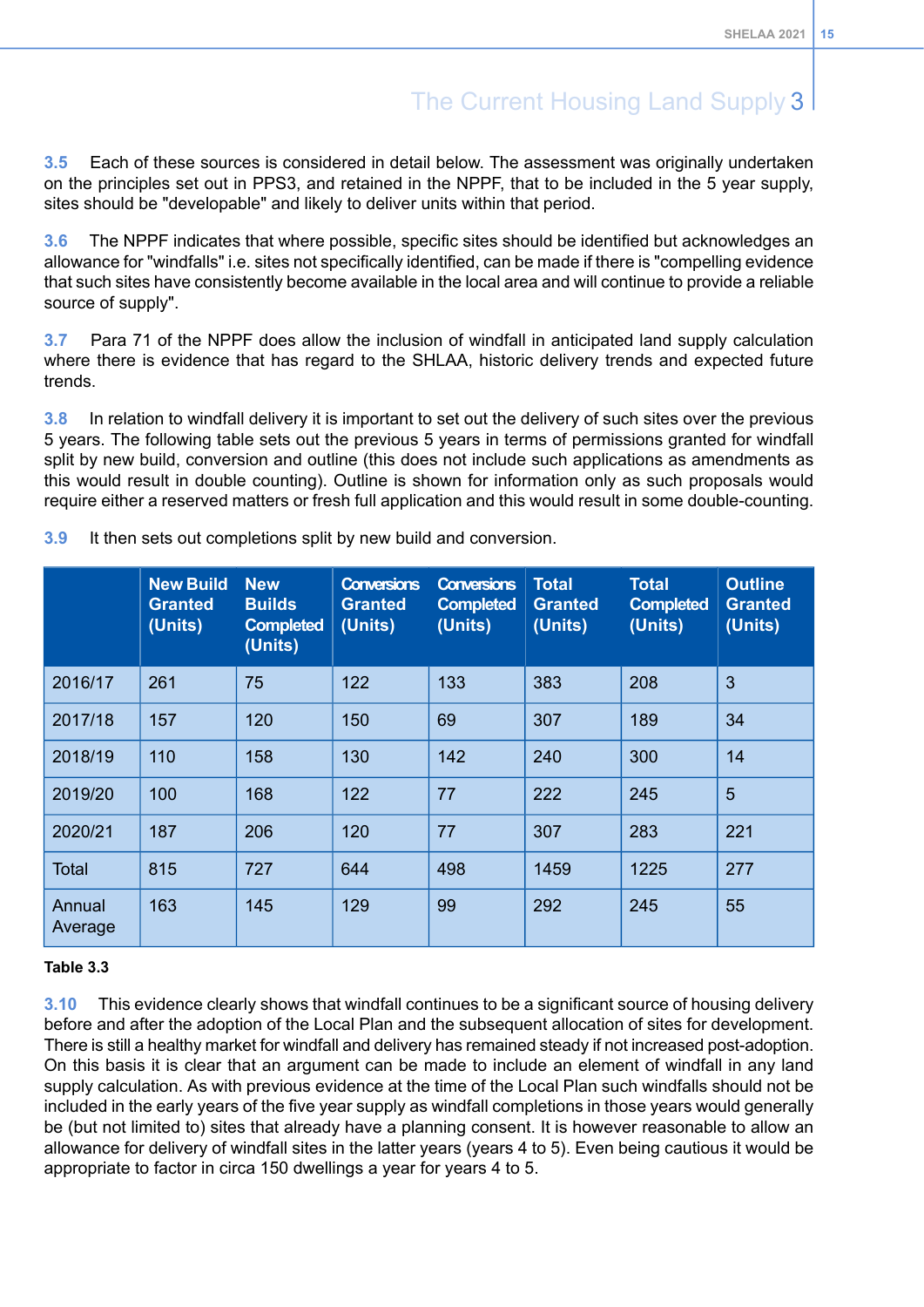### <span id="page-21-0"></span>**Outstanding Planning Permissions**

**3.11** A further source of residential development is from outstanding planning permissions which in some cases may have commenced. This section outlines the current situation in relation to planning permissions. It predicts how many of these will come forward based on historic information relating to completion and expiration of planning permissions. It also takes into account any relevant information available from Development Management officers in relation to the current position of extant permissions. As of 1st April 2021 there were 2,918 dwellings with an outstanding planning consent. **(4)**

**3.12** The Local Plan includes a range of housing allocations that, along with completions to date, extant planning permissions and 'known' sources of housing, would be sufficient in meeting the minimum housing requirement over the Plan period of 9,450 dwellings. As part of the submission, the accompanying Housing Background Paper included work that considered on a site-by-site basis the likelihood of allocated sites coming forward with estimations of timescales and likely yields. This work included estimations of the delivery of extant permissions and known sources of housing over ten dwellings. This work forms a basis for being updated annually and can feed in to an updated trajectory.

**3.13** The tables below (3.4 to 3.5) provide an estimate of when the dwellings may come forward for completion. This work was initially taken from the Housing Background Paper which included a trajectory based on when sites would come forward and is now fed in to the Authority Monitoring Report on an annual basis. For each site over ten dwellings, a case-by-case assessment was undertaken based on discussions with landowners, housebuilders or agents and Development Management Officers. For sites of less than ten dwellings, it is assumed that once the discounting factor has been applied, those schemes remaining will typically come forward within the first five years.

<span id="page-21-2"></span>

|                                                          | 2021/22 | 2022/23 | 2023/24 | 2024/25 | 2025/26 |
|----------------------------------------------------------|---------|---------|---------|---------|---------|
| Dwellings coming forward<br>from Outstanding Permissions | 687     | 523     | 393     | 250     | 148     |

<span id="page-21-3"></span>**Table 3.4 Contribution from Current Planning Permissions (2021/22 to 2025/26)**

|                                                                 | 2026/27 | 2027/28 | 2028/29 | 2029/30 | 2030/31 |
|-----------------------------------------------------------------|---------|---------|---------|---------|---------|
| Dwellings coming forward from<br><b>Outstanding Permissions</b> | 318     | 205     | 146     | 86      | 86      |

<span id="page-21-1"></span>**Table 3.5 Contribution from Current Planning Permissions (2026/27 to 2030/31)**

### **Known Sources of Housing**

**3.14** In addition to those sites with permission, there are a number of sites also in the process whereby planning permission has not yet been granted, or has been granted since 1<sup>st</sup> April 2021. There are a number of schemes or proposals that are under consideration, approved and awaiting a legal agreement, or known sites that are likely to be submitted in the short term. A list of these sites is shown in Table 3.6 below. Due to the likelihood that these schemes are to contribute to the supply of housing, they are taken into account and reflected in the overall supply. Table 3.7 shows a breakdown of timescales for delivery.

<sup>4</sup> This includes an estimated 100 dwellings at a site in East Ayton with outline permission for an unspecified number of dwellings.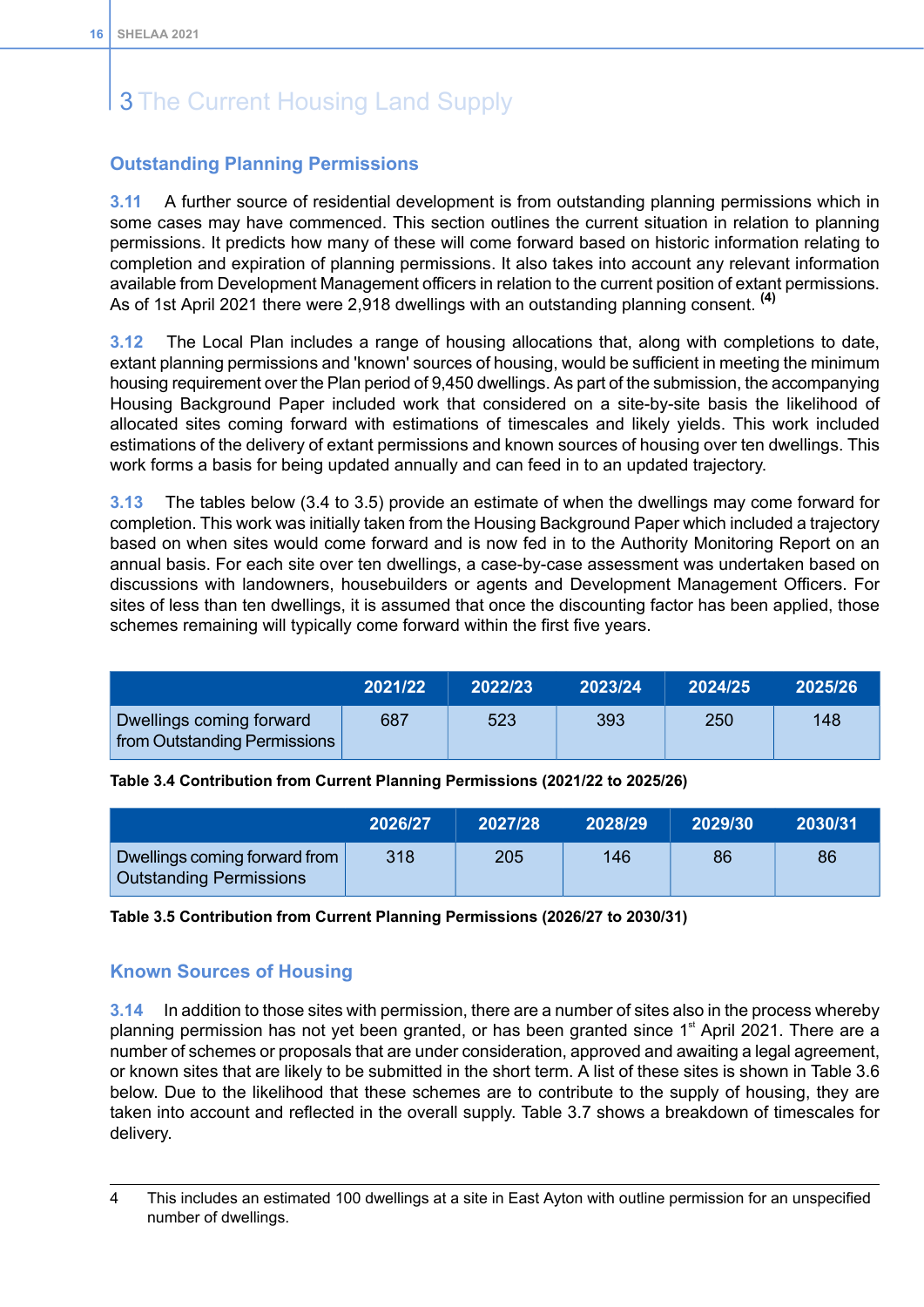<span id="page-22-0"></span>

| <b>Site</b>                                                                             | <b>Indicative</b><br><b>Yield</b> | <b>Notes</b>                                                                                                                                                                                                                                                                                                              |
|-----------------------------------------------------------------------------------------|-----------------------------------|---------------------------------------------------------------------------------------------------------------------------------------------------------------------------------------------------------------------------------------------------------------------------------------------------------------------------|
| <b>Filey Road Sports</b><br>Centre, Scarborough                                         | 40                                | Previous application withdrawn. Anticipate redevelopment of the<br>site will happen but no evidence this will be in next five years.                                                                                                                                                                                      |
| <b>Electricity Building,</b><br>Filey Road,<br>Gristhorpe (Phase 2)                     | 40                                | A planning application has been approved for the north of this<br>site. This site was initially to be retained for industrial units though<br>this has now changed and a further application for residential is<br>expected. Work on Phase 1 has now commenced.                                                           |
| <b>Whitby Hospital Site,</b><br>Whitby                                                  | 60                                | The site is to be re-developed retaining the hospital on a smaller<br>footprint with other supporting uses. It is suggested that the site<br>will accommodate an extra-care unit (circa 60 units). The hospital<br>itself now has planning consent, therefore, the remainder of the<br>site is available for development. |
| Scarborough Road /<br>Pasture Lane,<br><b>Seamer</b>                                    | 30                                | Planning permission has expired, however, it is understood the<br>site will come back in and be delivered soon after the granting of<br>a new permission.                                                                                                                                                                 |
| Burlyn Road,<br>Hunmanby                                                                | 12                                | Site expected to come forward in the medium term.                                                                                                                                                                                                                                                                         |
| 'Hylands', Filey<br>Road, Scarborough                                                   | 22                                | Planning permission approved after 1st April 2021 (Decision notice<br>issued 9th September 2021).                                                                                                                                                                                                                         |
| <b>Former Argos</b><br>Building,<br>Newborough,<br>Scarborough                          | 95                                | *In depth description below                                                                                                                                                                                                                                                                                               |
| Danes Dyke, Newby,<br>Scarborough                                                       | 10                                | Application understood to be forthcoming for the development of<br>10 dwellings within the site. Progress with the application could<br>see delivery in 2023/24.                                                                                                                                                          |
| Former Scarborough<br><b>Rugby Union</b><br>Football Club,<br><b>Scalby Road, Newby</b> | 60                                | Outline consent is approved and part of the site has been<br>substantially completed for extra care scheme. A further RM or<br>FL is expected to deliver further units on site.                                                                                                                                           |
| Villa Esplanade,<br>Esplanade,<br>Scarborough                                           | 26                                | Planning permission approved after 1st April 2021 (Decision notice<br>issued 27th April 2021)                                                                                                                                                                                                                             |
| Rear of 38 High<br>Street, Burniston                                                    | 17                                | Application under consideration for 17 units.                                                                                                                                                                                                                                                                             |
| Land at Waipori<br>Lodge, Carr Hill<br>Lane, Briggswath                                 | 10                                | Planning permission approved after 1st April 2021 (Decision notice<br>issued 23rd April 2021)                                                                                                                                                                                                                             |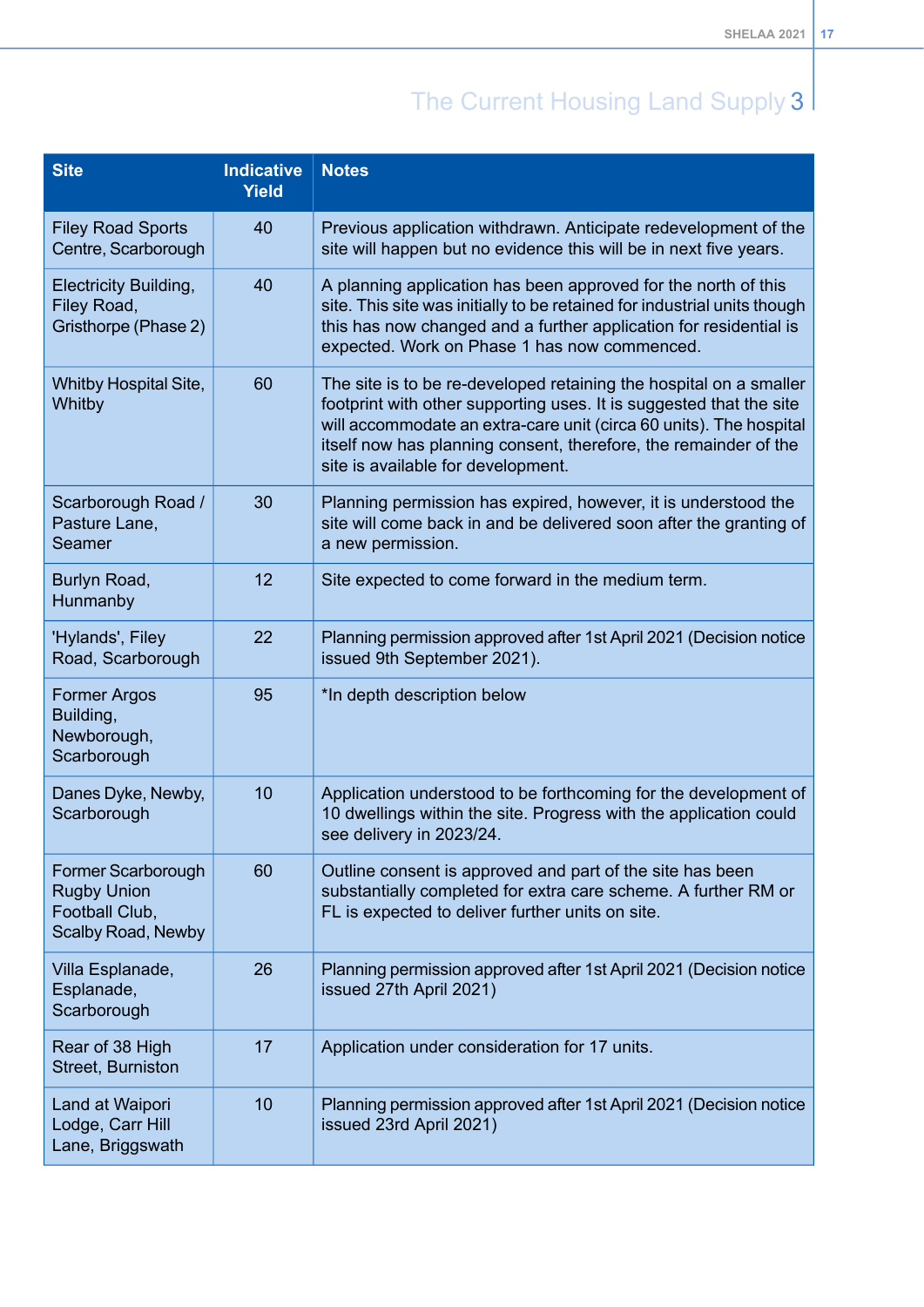| Site         | Indicative Notes<br>Yield <sup>1</sup> |  |
|--------------|----------------------------------------|--|
| <b>Total</b> | 422                                    |  |

### **Table 3.6 Known Sources of Housing Schemes**

<span id="page-23-0"></span>

| <b>Site</b>                                                                            | 0-5 Years | 6-10 Years | $11 - 12$<br><b>Years</b> |
|----------------------------------------------------------------------------------------|-----------|------------|---------------------------|
| Filey Road Sports Centre, Scarborough                                                  |           | 40         |                           |
| Electricity Building, Filey Road, Gristhorpe (Phase 2)                                 |           | 40         |                           |
| Whitby Hospital Site, Whitby                                                           |           | 60         |                           |
| Scarborough Road / Pasture Lane, Seamer                                                | 30        |            |                           |
| Burlyn Road, Hunmanby                                                                  |           | 12         |                           |
| 'Hylands', Filey Road, Scarborough                                                     | 22        |            |                           |
| Former Argos Building, Newborough, Scarborough                                         | 95        |            |                           |
| Danes Dyke, Newby, Scarborough                                                         | 10        |            |                           |
| Former Scarborough Rugby Union Football Club, Scalby<br>Road, Newby (Updated Position) |           | 60         |                           |
| Villa Esplanade, Esplanade, Scarborough                                                | 26        |            |                           |
| Rear of 38 High Street, Burniston                                                      | 17        |            |                           |
| Land at Waipori Lodge, Carr Hill Lane, Briggswath                                      | 10        |            |                           |
| <b>Total</b>                                                                           | 210       | 212        | 0                         |

### **Table 3.7 Estimated Timescales of Delivery of 'Known Sources of Housing' Schemes**

Note: Former Argos Building

The Borough Council has resolved through Full Council to commission and fund the replacement of the building for a mixed use scheme which incudes 195 units for the University of Coventry (150) and Scarborough Hospital (45). The Council is to deliver the development by September 2022 for that year's intake of students at the University. This is set out in the report to Full Council of 12 July 2019. An application was validated on 21st October 2020. In terms of how this translates to numbers this has been calculated by the initial proposal of:

22 individual self-contained units and 173 bedrooms with en-suite facilities.

On the basis of the 22 units being for the NHS the remainder equate to: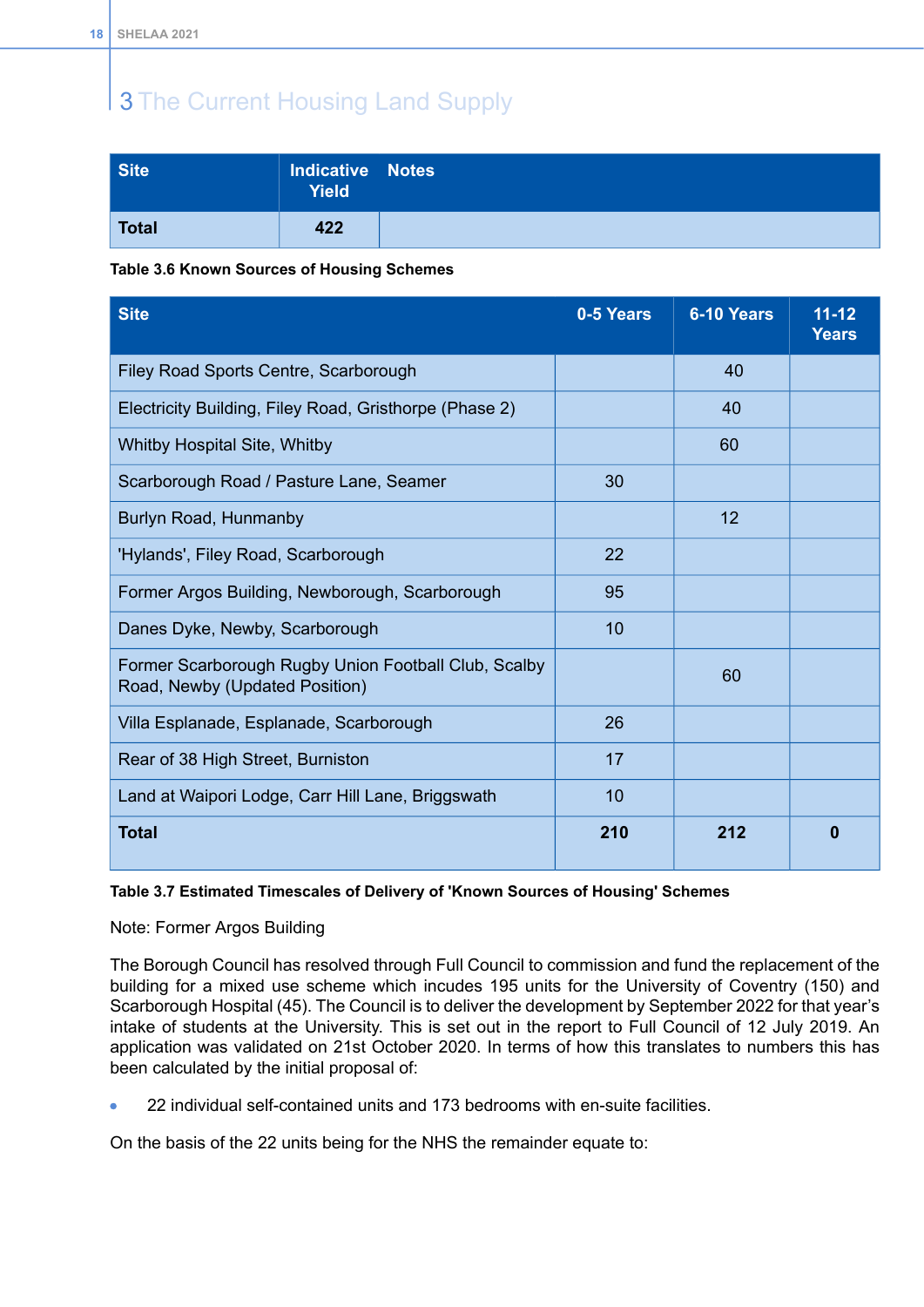- 23 (NHS units) / 1.8 (taken from Para 11 of Housing Delivery Test Measurement Rule Book) = 13 units;
- 150 (University units) / 2.5 (taken from Para 10 of the Housing Delivery Test Measurement Rule  $Book$ ) = 60 units.

Total equivalent units = 95 units.

<span id="page-24-0"></span>This is the lowest case scenario and therefore considered appropriate at this stage. If the self-contained units were entirely for the University then the figure would increase slightly to 98.

### **Local Plan Allocations**

### **Scarborough Borough Local Plan**

**3.15** The adopted Scarborough Borough Local Plan includes a range of housing allocations. Through the submitted Housing Background Paper that formed part of the evidence base of the Local Plan examination, substantial work was undertaken to ensure the deliverability of those allocations and other large sites with estimations of timescales forming a housing trajectory. The sites that form these allocations are listed below, including an indicative yield as taken from the Local Plan. Sites that are allocated but have since been granted approval are included in the following table but are shown with an indicative yield of 0 to ensure there is no double counting.

<span id="page-24-1"></span>

| <b>Settlement</b>          | <b>Local Plan Site Ref and Address</b>                                                | <b>Site Area</b>  | <b>Indicative</b><br><b>Yield</b> |
|----------------------------|---------------------------------------------------------------------------------------|-------------------|-----------------------------------|
| Scarborough -              | Site HA1 'Land off Springhill Lane, Scarborough'                                      | 2.08ha            | 40                                |
| unparished                 | Site HA2 'Westwood Campus Site, Valley Bridge,<br>Scarborough'                        | $0.83$ ha         | 50                                |
|                            | Site HA3 '101 Prospect Mount Road, Scarborough'                                       | $0.43$ ha         | 30                                |
|                            | Site HA4 'Land at Yorkshire Coast College, Lady<br>Edith's Drive, Scarborough'        | 4.62ha            | 140                               |
|                            | Site HA5 'Land at Dean Road, Scarborough'                                             | 1.3 <sub>ha</sub> | $50^{(5)}$                        |
| Newby and<br><b>Scalby</b> | Site HA6 'Land off Lady Edith's Drive, Newby'                                         | 1.78ha            | $\mathbf 0$                       |
|                            | Site HA7 'Land to east of Lancaster Park, Scalby'                                     | 35.42ha           | $900^{(6)}$                       |
| Eastfield                  | Site HA8 'Land to north of Middle Deepdale (east<br>of Deep Dale Valley), Eastfield'  | 22.93ha           | 600                               |
|                            | Site HA9 'Land to west of Middle Deepdale,<br>Eastfield'                              | 8.49ha            | 100                               |
|                            | Site HA10 'Land to north of Middle Deepdale (west<br>of Deep Dale Valley), Eastfield' | 16.5ha            | 500                               |
|                            | Site HA11 'Braeburn House, Moor Lane, Eastfield'                                      | $0.39$ ha         | $\Omega$                          |
| Cayton                     | Site HA12 'Land to west of Church Lane, Cayton'                                       | 2.12ha            | $\overline{0}$                    |

<sup>5</sup> This has been reduced as part of the site now has planning permission<br>6 420 estimated within Plan period

<sup>420</sup> estimated within Plan period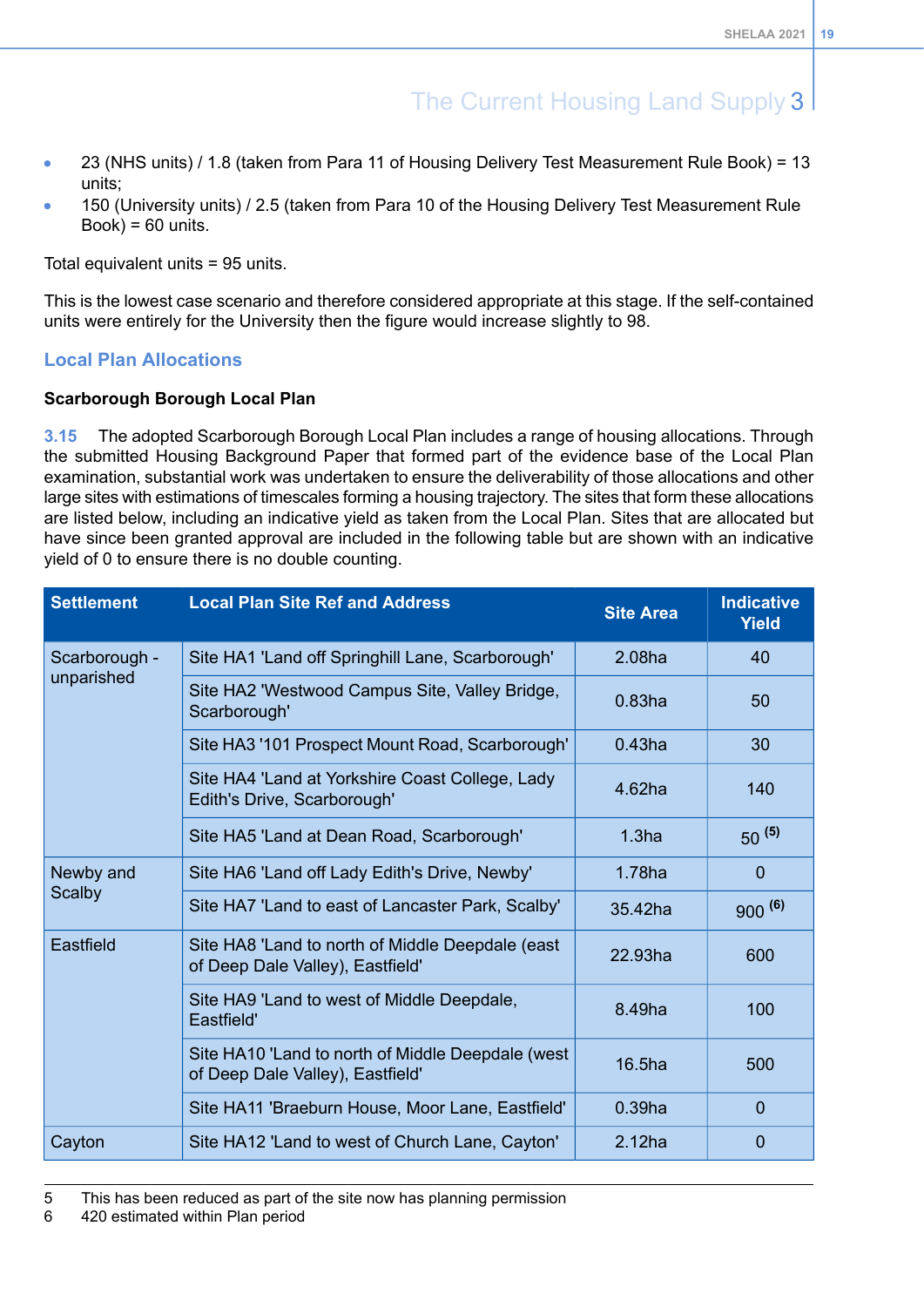| <b>Settlement</b>             | <b>Local Plan Site Ref and Address</b>                                                     | <b>Site Area</b>  | <b>Indicative</b><br><b>Yield</b>                  |
|-------------------------------|--------------------------------------------------------------------------------------------|-------------------|----------------------------------------------------|
|                               | Site HA13 'Land to east of Church Lane, Cayton'                                            | 3.82ha            | $\overline{0}$                                     |
|                               | Site HA14 'Land to south of Cayton' (Strategic<br>Growth Area)                             | 131.16ha          | 2500* (1425<br>estimated<br>within Plan<br>period) |
| Osgodby                       | Site HA15 'Land off Rimington Way, Osgodby'                                                | 4.26ha            | 90                                                 |
| Whitby                        | Site HA16 'Land off Stakesby Road, Whitby'                                                 | 1.45ha            | 32                                                 |
|                               | Site HA17 'Land between West Thorpe and The<br>Nurseries, Whitby'                          | 0.3 <sub>ha</sub> | $\overline{0}$                                     |
|                               | Site HA18 'Land opposite Whitby Business Park<br>and to the South of Eskdale Park, Whitby' | 17.91ha           | $100^{(7)}$                                        |
|                               | Site HA19 'Land adjacent Captain Cook Crescent,<br>Whitby'                                 | 2ha               | 62                                                 |
|                               | Site HA20 'Residential Care Home, 1 Larpool Lane,<br>Whitby'                               | 0.7 <sub>ha</sub> | 20                                                 |
|                               | Site HA21 'Land to the south of Upper Bauldbyes,<br>Prospect Hill, Whitby'                 | 2.39ha            | $\mathbf 0$                                        |
|                               | Site HA22 'Land at Whitby Golf Club (East), Whitby'                                        | 2.55ha            | 60                                                 |
| Filey                         | Site HA23 'Land to north of Scarborough Road,<br>Filey'                                    | 4.86ha            | $60^{(8)}$                                         |
|                               | Site HA24 'Land off Church Cliff Drive, Filey'                                             | 1.62ha            | $\overline{0}$                                     |
|                               | Site HA25 'Silver Birches, Station Avenue, Filey'                                          | 0.3 <sub>ha</sub> | 30                                                 |
|                               | Site HA26 'Land at Brigg Road, Filey'                                                      | 2.85ha            | 42                                                 |
| Hunmanby                      | Site HA27 'Land off Outgaits Lane, Hunmanby'                                               | 3ha               | 70                                                 |
|                               | Site HA28 'Land off Sands Lane, Hunmanby'                                                  | 3ha               | 78                                                 |
|                               | Site HA29 'Land between Stonegate and Sheepdyke<br>Lane, Hunmanby'                         | 1.6 <sub>ha</sub> | 20                                                 |
| Seamer                        | Site HA30 'Land to west of Napier Crescent,<br>Seamer'                                     | 8.37ha            | $\mathbf 0$                                        |
| <b>East and West</b><br>Ayton | Site HA31 'Land to north and east of The Nurseries,<br>East Ayton'                         | 3.58ha            | $\mathbf 0$                                        |
|                               | Site HA32 'Land to south of Racecourse Road, East<br>Ayton                                 | 6.45ha            | $40^{(9)}$                                         |

7 This has been reduced as part of the site now has planning permission (Reduced as part of the site now has planning permission)

8 (Reduced as part of the site now has planning permission)<br>9 (Reduced as part of the site now has planning permission)

(Reduced as part of the site now has planning permission)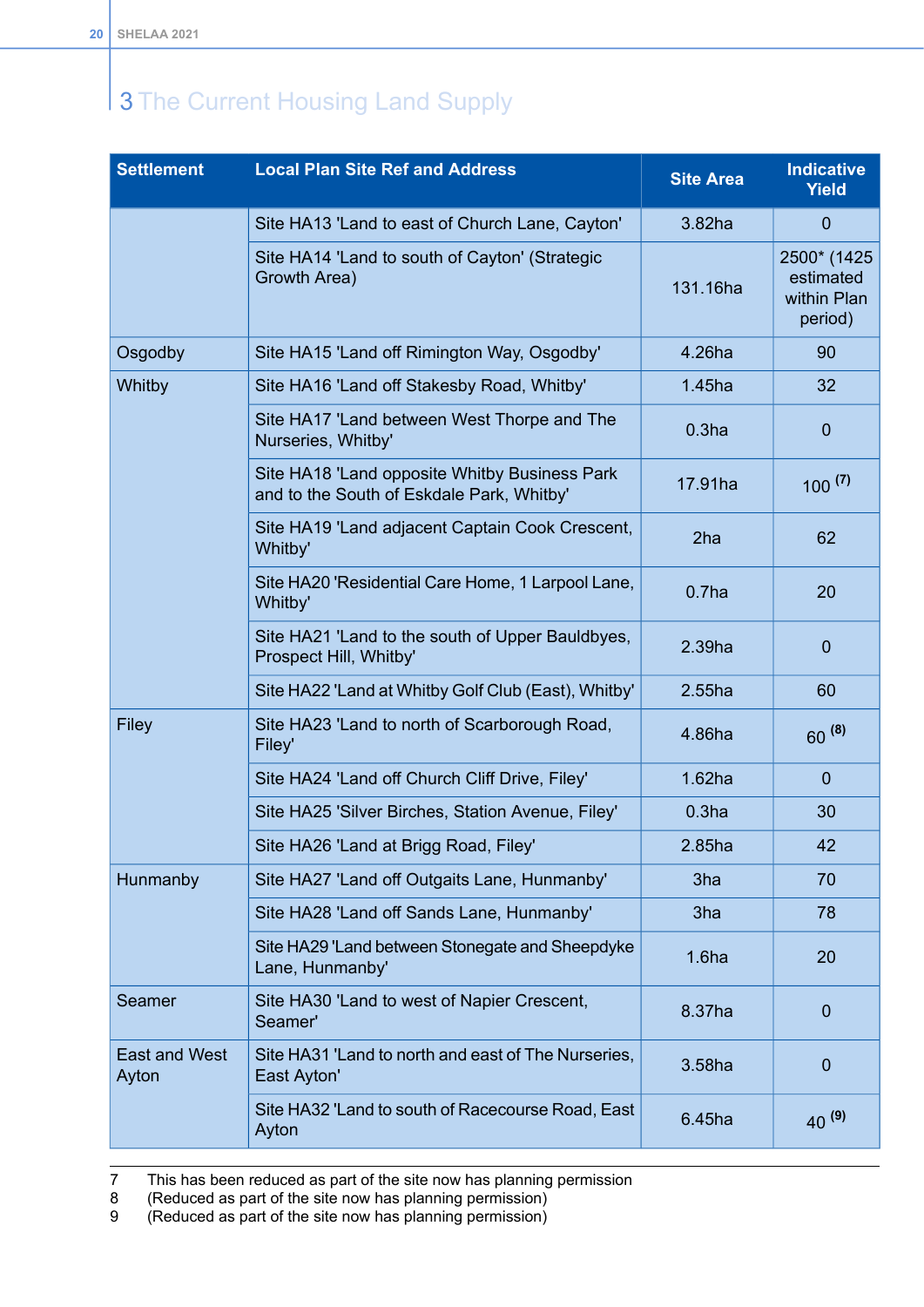| <b>Settlement</b>                                                                     | <b>Local Plan Site Ref and Address</b>                    | <b>Site Area</b> | <b>Indicative</b><br><b>Yield</b> |
|---------------------------------------------------------------------------------------|-----------------------------------------------------------|------------------|-----------------------------------|
| <b>Burniston</b><br>Site HA33 'Land to west of The Grange, High Street,<br>Burniston' |                                                           | 1.87ha           | 60                                |
|                                                                                       | Site HA34 'Land to north of Limestone Road,<br>Burniston' | $1.92$ ha        | 0                                 |
|                                                                                       | Site HA35 'Land to south of Limestone Road,<br>Burniston' | $1.61$ ha        | 40                                |
| <b>Total</b>                                                                          |                                                           |                  | 5714                              |
| Total within Plan period                                                              |                                                           |                  | 4159                              |

### **Table 3.8 Local Plan Housing Allocations (Policy HC2)**

<span id="page-26-0"></span>

| <b>Site</b>     | 0-5 Years | 6-10 Years      | 11 Years | <b>Post 2032</b> |
|-----------------|-----------|-----------------|----------|------------------|
| HA1             |           | 20              | $20\,$   |                  |
| HA <sub>2</sub> | 50        |                 |          |                  |
| HA <sub>3</sub> |           | 30 <sub>o</sub> |          |                  |
| HA4             |           | 130             | 10       |                  |
| HA <sub>5</sub> |           | $50\,$          |          |                  |
| HA <sub>6</sub> |           |                 |          |                  |
| HA7             |           | 350             | $70\,$   | 480              |
| HA <sub>8</sub> | 165       | 435             |          |                  |
| HA9             |           | 100             |          |                  |
| <b>HA10</b>     |           | 435             | 65       |                  |
| <b>HA11</b>     |           |                 |          |                  |
| <b>HA12</b>     |           |                 |          |                  |
| <b>HA13</b>     |           |                 |          |                  |
| <b>HA14</b>     | 275       | 1000            | 150      | 1075             |
| <b>HA15</b>     | 75        | 15              |          |                  |
| <b>HA16</b>     |           | 32              |          |                  |
| <b>HA17</b>     |           |                 |          |                  |
| <b>HA18</b>     |           | 100             |          |                  |
| <b>HA19</b>     | 62        |                 |          |                  |
| <b>HA20</b>     |           | $20\,$          |          |                  |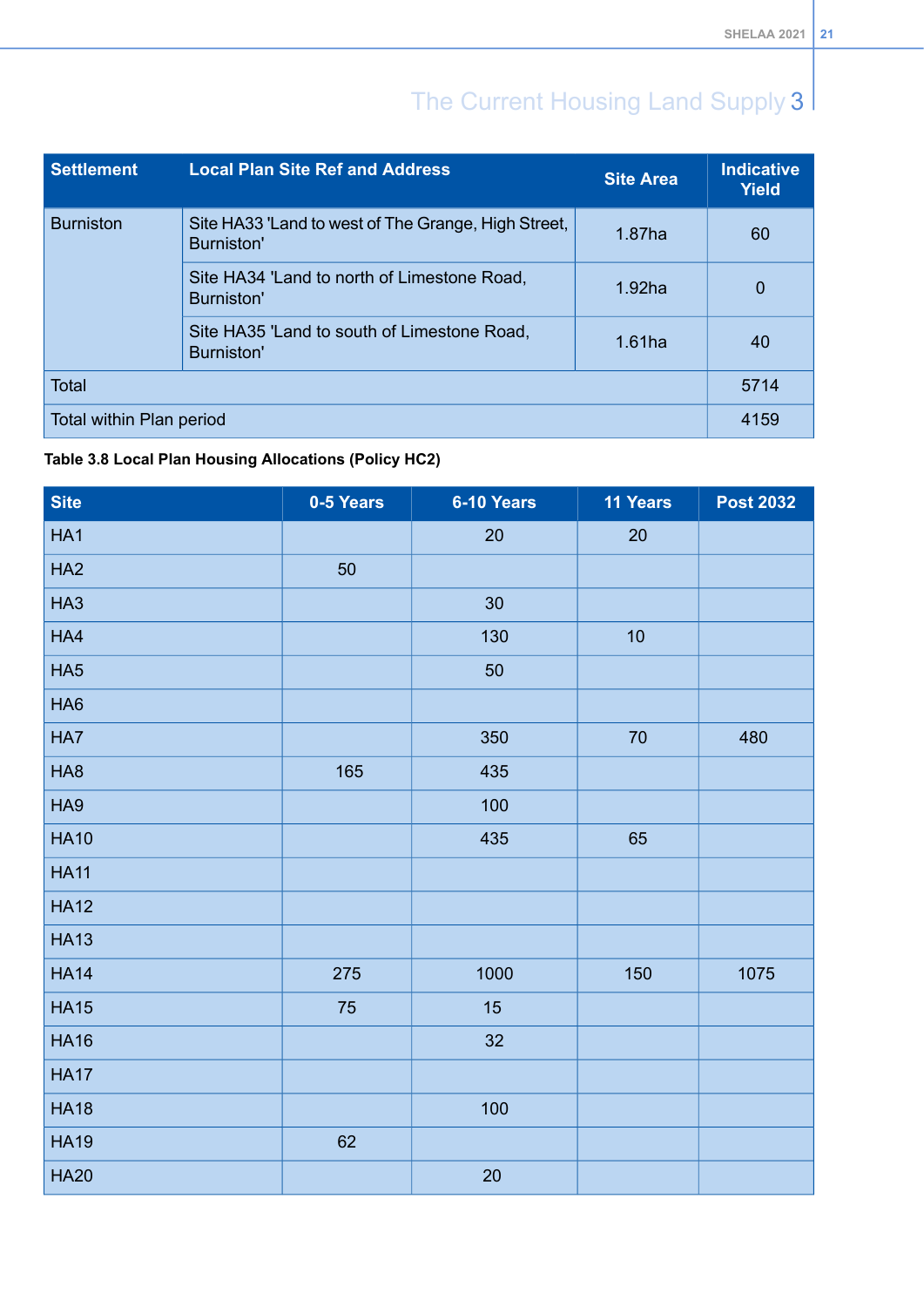| <b>Site</b>  | 0-5 Years | 6-10 Years | 11 Years | <b>Post 2032</b> |
|--------------|-----------|------------|----------|------------------|
| <b>HA21</b>  |           |            |          |                  |
| <b>HA22</b>  |           | 60         |          |                  |
| <b>HA23</b>  |           | 60         |          |                  |
| <b>HA24</b>  |           |            |          |                  |
| <b>HA25</b>  |           | 30         |          |                  |
| <b>HA26</b>  | 42        |            |          |                  |
| <b>HA27</b>  | 60        | 10         |          |                  |
| <b>HA28</b>  | 58        | 20         |          |                  |
| <b>HA29</b>  |           | 20         |          |                  |
| <b>HA30</b>  |           |            |          |                  |
| <b>HA31</b>  |           |            |          |                  |
| <b>HA32</b>  |           | 40         |          |                  |
| <b>HA33</b>  |           | 60         |          |                  |
| <b>HA34</b>  |           |            |          |                  |
| <b>HA35</b>  |           | 20         | 20       |                  |
| <b>Total</b> | 787       | 3037       | 335      | 1555             |

### <span id="page-27-0"></span>**Table 3.9 Estimated Timescales of Delivery of Local Plan Housing Allocations**

### **Further Identified Sites**

**3.16** Paragraph 2.23 sets out the sources of potential development and following discussions with the SHELAA group and responses to early consultation on the replacement Local Plan it was determined that only sites that were at least 0.1 ha or could contribute at least 5 dwellings would be considered under the SHELAA. These would comprise of:

- A review of sites safeguarded for non-housing purposes;  $\bullet$
- Sites submitted as part of any Local Plan 'call for sites' including those submitted during the previous  $\bullet$ Local Plan process
- Newly identified potential sites;  $\bullet$
- Strategic Sites / Broad Locations of development.  $\bullet$

**3.17** Sites that have been previously allocated and remain available have been assessed in the previous sections.

**3.18** As outlined in paragraphs 2.8 - 2.10, as the Local Plan has now been adopted, those sites contained within the Plan as allocated and 'known' sources of housing are reflected in those relevant sections of the document rather than this stage.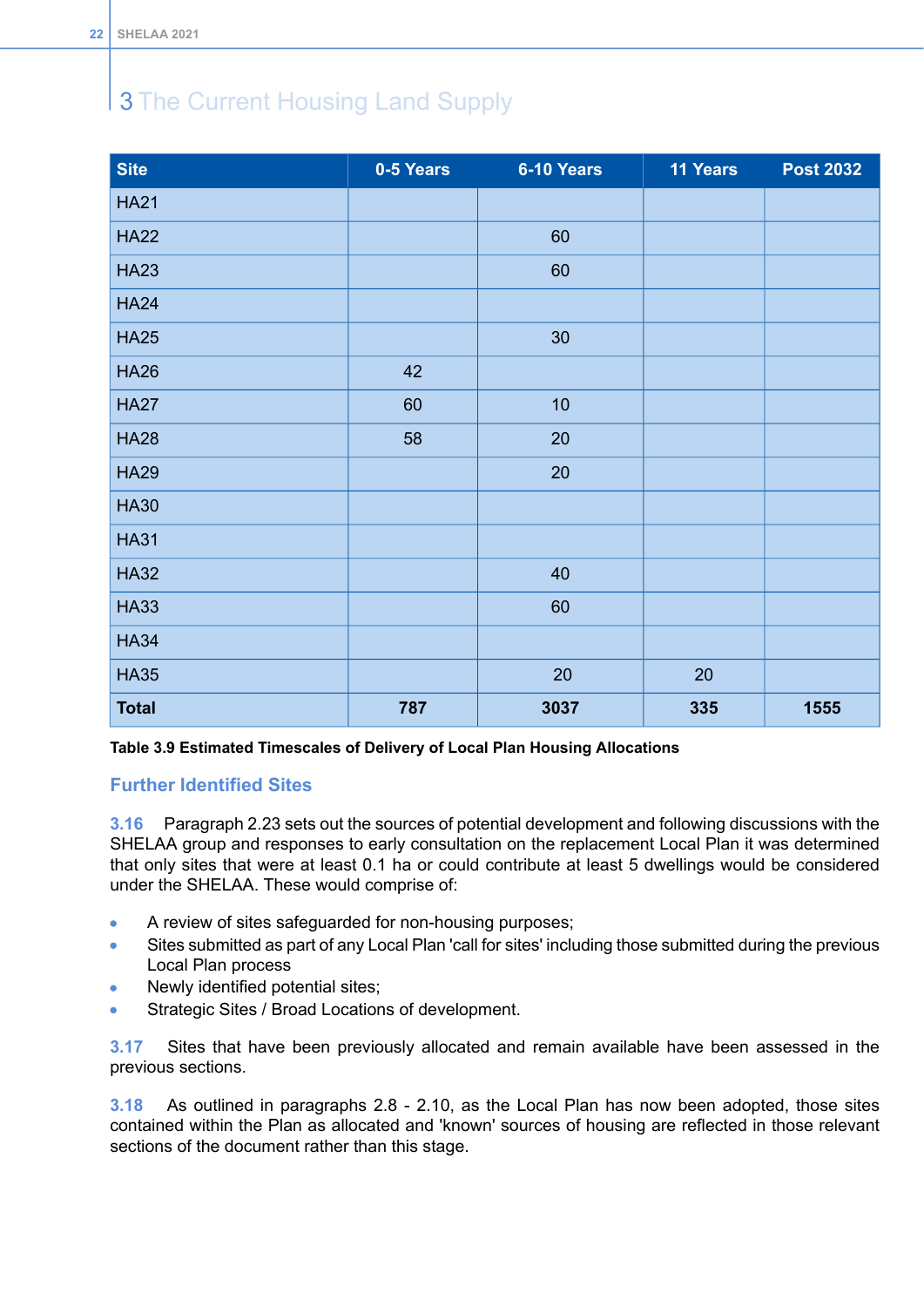### **Non-Residential Allocations**

**3.19** Government Guidance has stated that land that has previously been safeguarded for alternative uses should be assessed for potential housing development, should the previous safeguarded use be no longer appropriate or likely to progress. In respect of previous 1999 Borough Local Plan allocations, the review of this yielded no additional sites for consideration.

### **Sites Submitted as part of Local Plan 'Call for sites'**

**3.20** As part of the preparatory work for the 2017 Local Plan, landowners and agents were asked by the Borough Council to submit sites for consideration for allocation. Over 250 sites were submitted for consideration, however, about 25% of these sites were deemed to yield less than 10 dwellings and were not considered under the SHELAA. This was explained in Paragraph 2.25 and relates to the physical resources available to carry out the assessments. Notwithstanding this removal of sites, this should be viewed as a form of discounting as they may still make a significant contribution toward the housing requirement and has resulted in the discounting of over 18 hectares of potential housing land (which at a minimum density of 30dph equates to at least 540 dwellings). In addition a number of sites have been deleted from the SHELAA process, as these have since received planning permission.

**3.21** As the Council progress with the reviewing of the Local Plan, new submissions of sites are also included.

#### **Council Sites for Disposal**

**3.22** As part of the identification of sites for housing the Council, as landowner, has submitted sites and buildings for consideration for development through the Local Plan, or for development in accordance with Local Plan Policies. Additionally, the Borough Council are also considering the disposal of land in Whitby and Scarborough for affordable housing needs. These can also be considered for inclusion in the SHELAA.

### **Newly Identified Large Sites**

**3.23** Sites that do not fall under the above categories include sites that have been identified by Officers either as part of the previous Urban Potential Study or sites that may have been subject to preliminary enquiries.

#### **Strategic Sites / Broad Locations**

**3.24** It is not proposed to include any broad locations in the SHELAA at this time, as the areas identified in the 'Scarborough Growth Study', have been submitted for consideration in the Local Plan. It is considered that no other options for broad locations exist at the moment.

### **Rationalising the Number of Sites**

**3.25** Following consideration at the Sub-Group meeting, it was agreed that where appropriate sites identified through the above categories should be combined and/or amended to reflect areas as a whole as opposed to multiple entities. This has prevented any double counting and significantly reduced the overall number of sites to be considered. Additionally, a significant number of sites have been moved to beyond 2032, when the development industry considered that;

- Constraints could not be overcome in the prescribed timescale;
- Any operations to overcome constraints resulted in the scheme becoming unviable; or
- The site was not marketable or an attractive proposition for the development industry.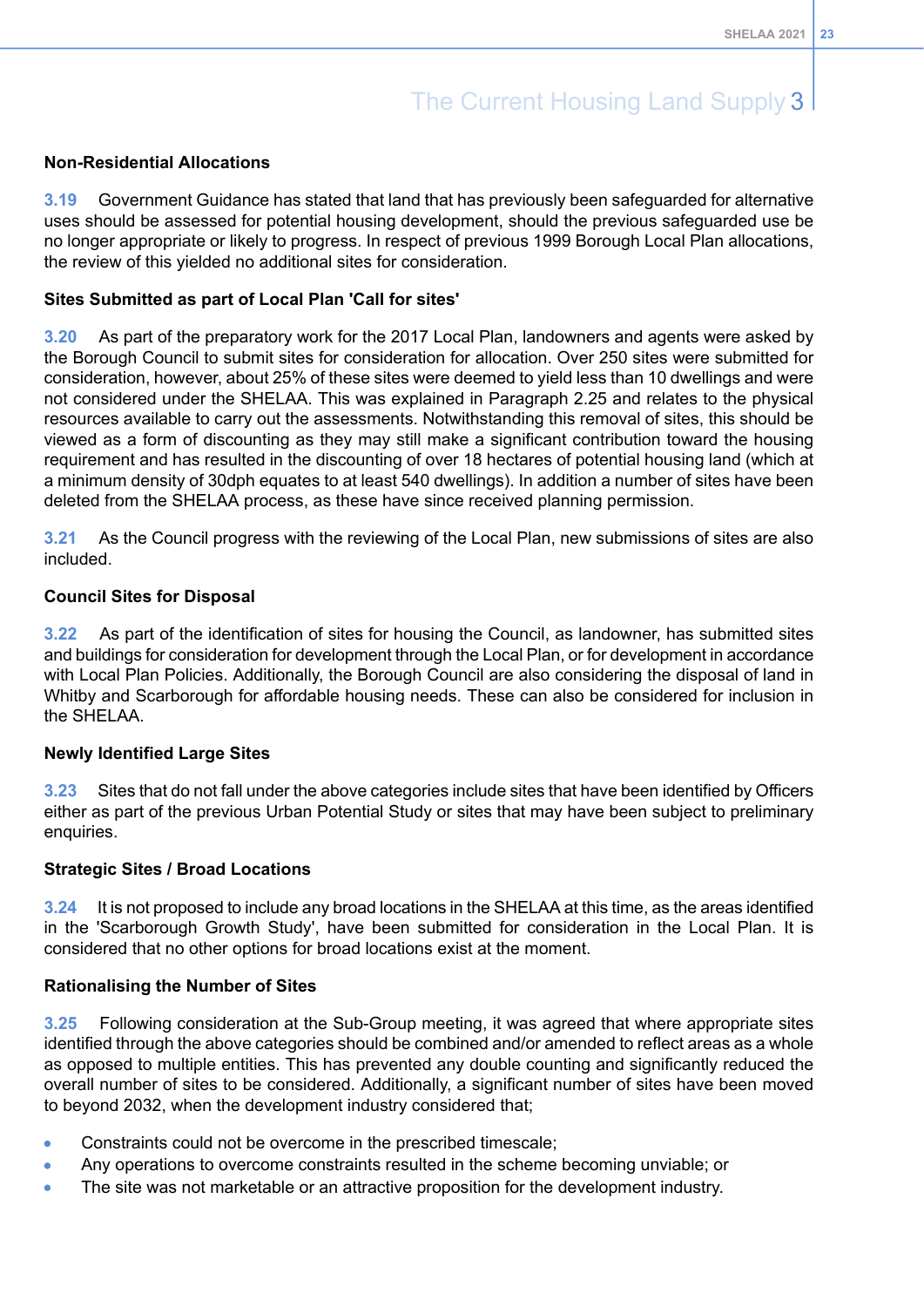### **Overall Contribution from Further Identified Sites**

**3.26** The table below summarises the overall availability of sites identified through the means identified in paragraph 3.17 and thus forming the contribution from 'Further Identified Sites'. This table is taken from the SHELAA Site Assessments supporting document and lists yields by settlement over the 0-5 year, 6-10 year, 11 year and Post-2032 timescales.

<span id="page-29-0"></span>

| <b>Area</b>       | 0-5 Years | 6-10 Years | <b>11 Years</b> | <b>Post 2032</b> |
|-------------------|-----------|------------|-----------------|------------------|
| Reighton          |           |            |                 | 622              |
| Hunmanby          |           |            |                 | 632              |
| Filey             |           | 32         |                 | 320              |
| Folkton / Flixton |           |            | 10              | 150              |
| Muston            |           |            |                 | 60               |
| Lebberston        |           |            |                 | 26               |
| Cayton            |           | 110        |                 | 1,414            |
| Osgodby           |           |            |                 | 20               |
| Scarborough       |           | 165        |                 | 2,602            |
| Newby and Scalby  |           | 50         |                 | 468              |
| Seamer            |           | 10         |                 | 1,000            |
| Irton             |           |            |                 | 34               |
| East Ayton        |           |            |                 | 180              |
| <b>West Ayton</b> |           |            |                 | 190              |
| Ruston / Wykeham  |           | 10         |                 |                  |
| <b>Brompton</b>   |           |            |                 | 11               |
| Snainton          |           | 12         |                 | 637              |
| <b>Burniston</b>  |           |            |                 | 378              |
| Cloughton         |           |            |                 | 480              |
| Whitby            |           |            | 75              | 1,239            |
| Eskdaleside       |           |            |                 | 102              |
| Sandsend          |           |            |                 | 55               |
| <b>TOTAL</b>      | $\pmb{0}$ | 389        | 85              | 10,620           |

**Table 3.10 Further Identified Sites' Yields by Area**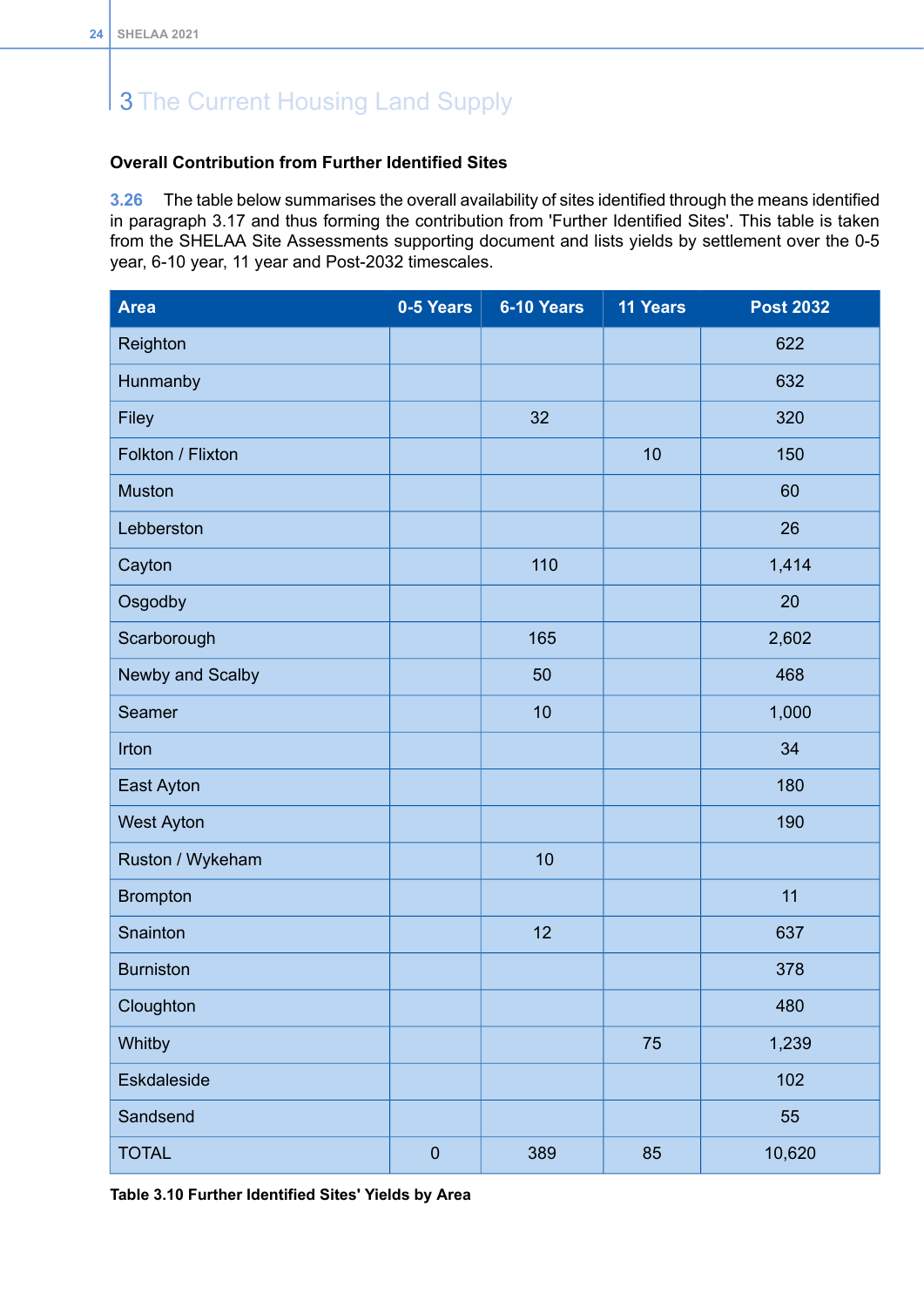### <span id="page-30-0"></span>**Overall Supply**

### **Conclusions and Results of the SHELAA**

**3.27** The preceding chapters have highlighted the sources of housing supply and demonstrated the level of housing that can be derived from each source. This chapter now considers how this supply of housing meets the overall requirement of housing as determined by the Objective Assessment of Housing Need. Tables 3.12 to 3.14 consider the delivery against requirement for the first 5 years, years 6-10, and years 11 therefore covering the remainder of the Plan period.

<span id="page-30-1"></span>

|                                        | <b>Number of Dwellings</b> |
|----------------------------------------|----------------------------|
| Requirement (450 x 5 years)            | 2250                       |
| +/- over/under delivery (+720)         | 2970                       |
| Plus 5% buffer                         | 3119                       |
| <b>Contributions from:</b>             |                            |
| <b>Extant Planning Permissions</b>     | 2001                       |
| Known Sources of Housing               | 210                        |
| <b>Local Plan Allocations</b>          | 787                        |
| Sites Identified in the SHELAA         | $\overline{0}$             |
| Windfall Delivery (Years 4 and 5 only) | 300                        |
|                                        |                            |
| <b>Total Contributions</b>             | 3298                       |

### <span id="page-30-2"></span>**Table 3.11 Overall Supply of Housing (0 to 5 years)**

|                                    | <b>Number of Dwellings</b> |
|------------------------------------|----------------------------|
| Requirement (450 x 5 years)        | 2250                       |
| +/-over/under delivery (-179)      | 2071                       |
| Plus 5% buffer                     | 2175                       |
| <b>Contributions from:</b>         |                            |
| <b>Extant Planning Permissions</b> | 841                        |
| Known Sources of Housing           | 212                        |
| <b>Local Plan Allocations</b>      | 3037                       |
| Sites Identified in the SHELAA     | 389                        |
| <b>Windfall Delivery</b>           | 750                        |
|                                    |                            |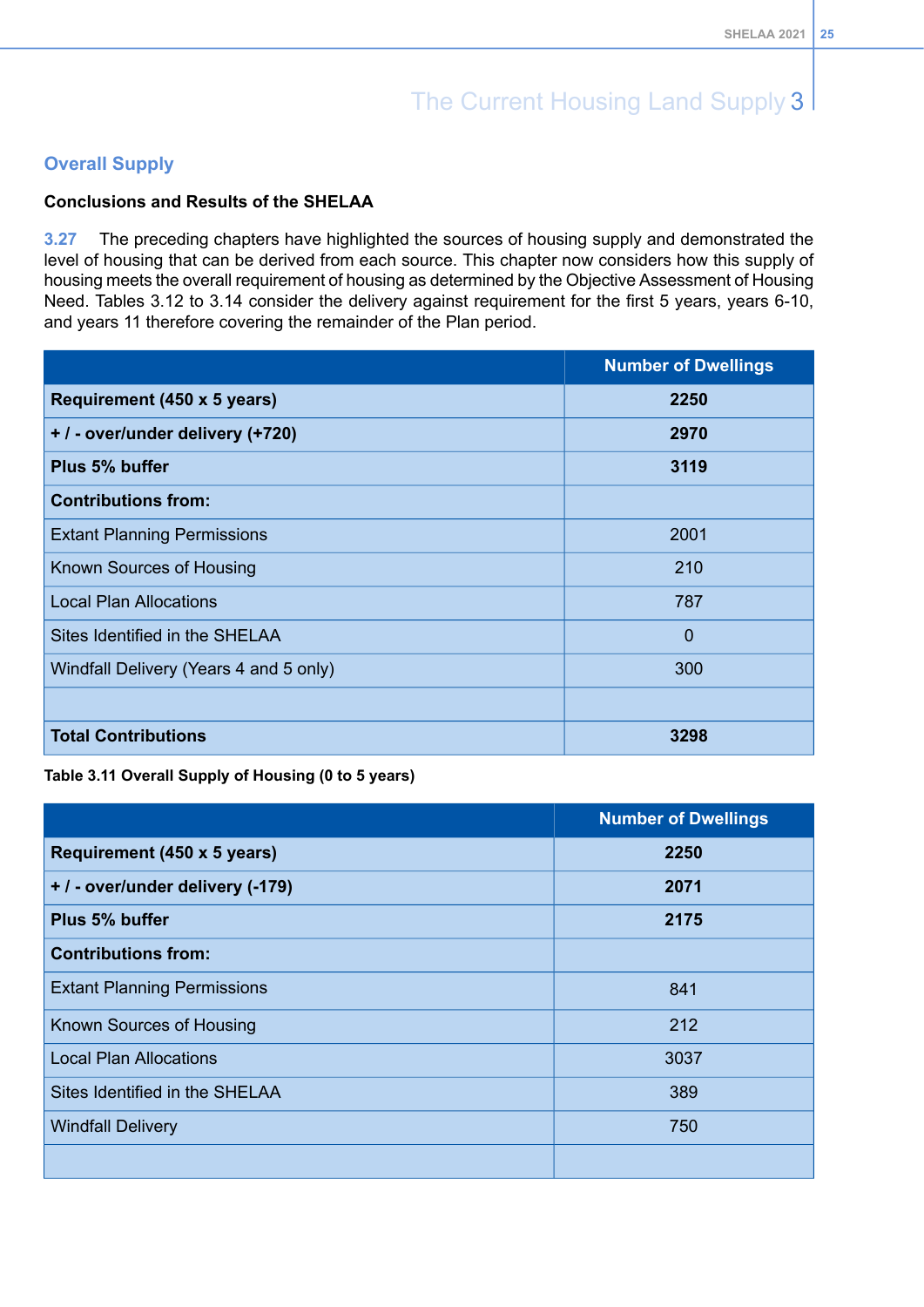|                            | <b>Number of Dwellings</b> |
|----------------------------|----------------------------|
| <b>Total Contributions</b> | 5229                       |

**Table 3.12 Overall Supply of Housing (6 to 10 years)**

<span id="page-31-0"></span>

|                                    | <b>Number of Dwellings</b> |
|------------------------------------|----------------------------|
| Requirement (450 x 1 year)         | 450                        |
| + / - over/under delivery (-3054)  | 0                          |
| Plus 5% buffer                     | 0                          |
| <b>Contributions from:</b>         |                            |
| <b>Extant Planning Permissions</b> | $\overline{0}$             |
| Known Sources of Housing           | $\overline{0}$             |
| <b>Local Plan Allocations</b>      | 335                        |
| Sites Identified in the SHELAA     | 85                         |
| <b>Windfall Delivery</b>           | 150                        |
|                                    |                            |
| <b>Total Contributions</b>         | 570                        |

### **Table 3.13 Overall Supply of Housing (Year 11)**

**3.28** This demonstrates that as of April 2021, there are sufficient reserves of dwellings from extant planning permissions, 'known' sources of housing, and allocations within the Local Plan. Additional sites identified the SHELAA provide an additional source and provide a significant buffer above the requirement.

**3.29** The above tables when read in conjunction with the 5 year requirement, suggest that there is sufficient land in reserve to meet the requirement. There is also sufficient flexibility in the figures as a result of:

- Identified sites could accommodate 9,097 dwellings over the Plan period;
- The discounting of site areas over 2ha to a 70% developable area to take into account the average infrastructure requirements of large sites (e.g. Roads, open space, etc);
- The use of modest densities that are lower than have been achieved in recent years, with particular reference to brownfield development in Scarborough Urban area; and
- The non-accounting for of identified sites that could come forward but accommodate less than 10  $\bullet$ units (thought to cumulatively be around 500 dwellings).

### **The Status of the Identified Sites**

**3.30** To reiterate information provided up front in the SHELAA, this document is used only to determine the level of housing land that is deliverable and developable, taking into account high level constraints. It is an evidence base that informs policy decisions made in the Local Plan.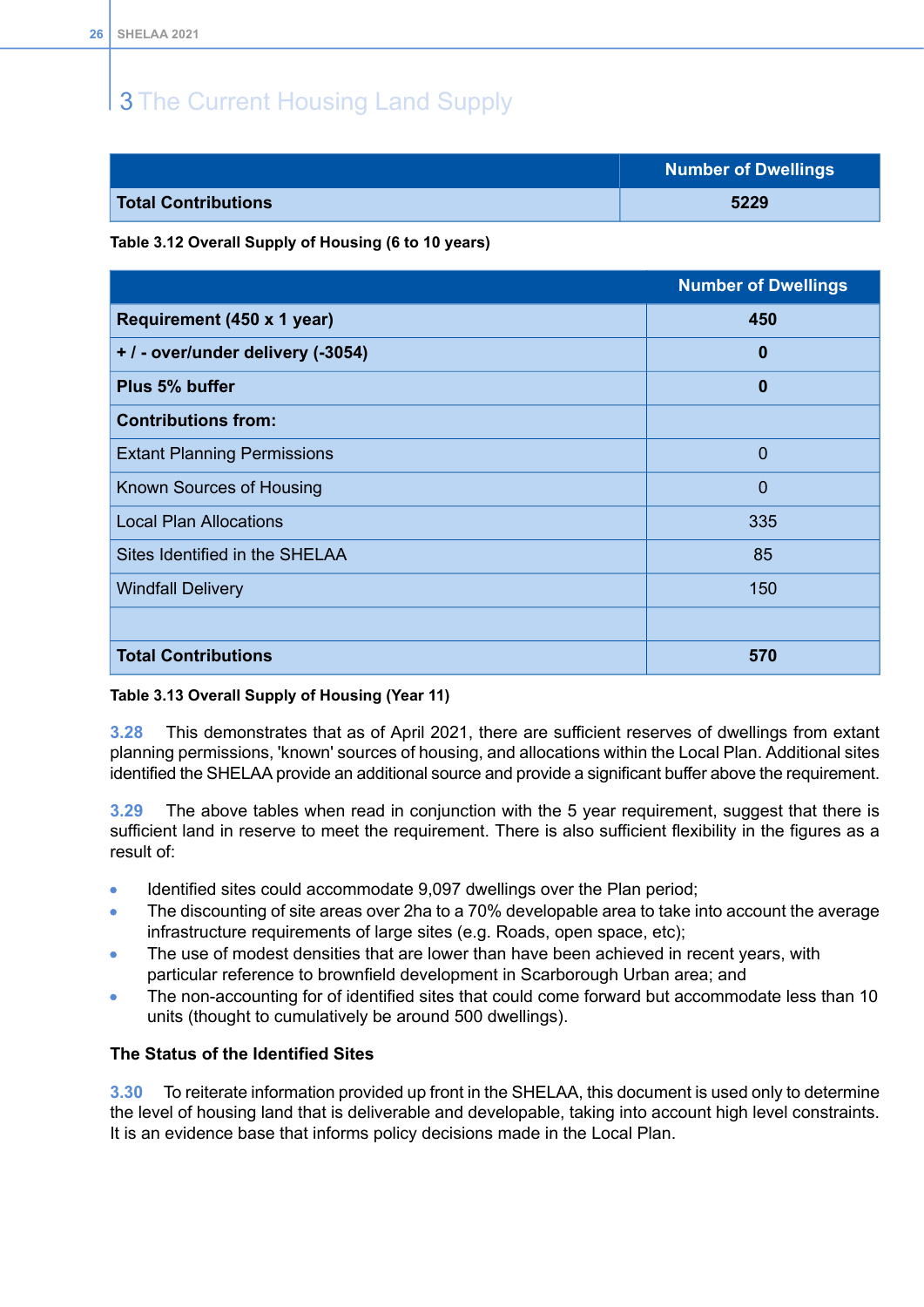### **Monitoring and Updating the SHELAA**

**3.31** SHELAA information should be kept up to date and monitored on a regular basis. On completion of the SHELAA, the records of potential housing sites, planning permissions and extant housing allocations will be updated when new information is available. The latest progress with planning applications and completions along with any amendments to the timescales of allocated sites will be reported in the Authority Monitoring Report. Where possible the assumptions made on the other identified sites will be updated to ensure that a five year supply of deliverable sites is maintained.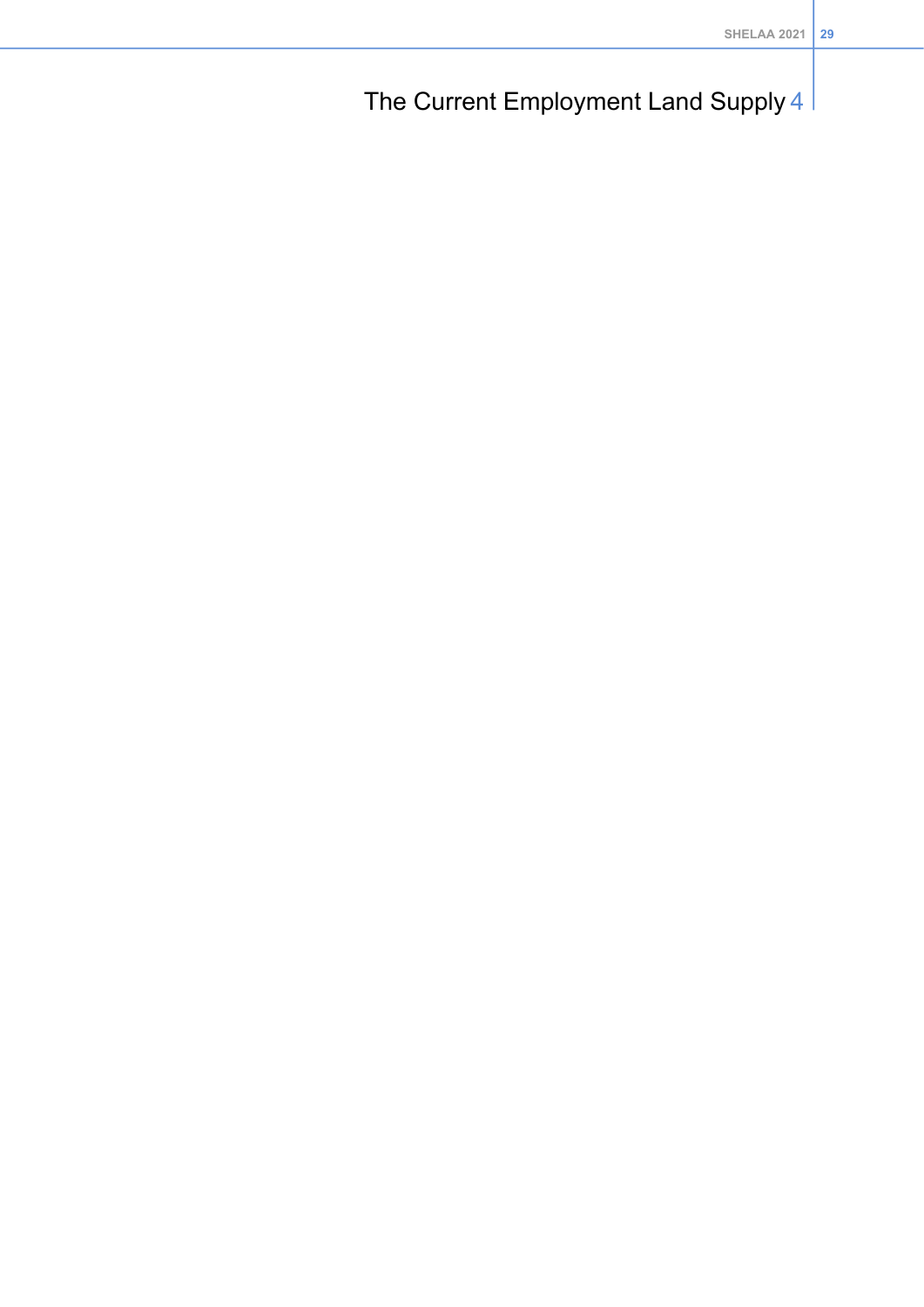### <span id="page-35-0"></span>**4 The Current Employment Land Supply**

### <span id="page-35-1"></span>**The Requirement**

**4.1** The Borough Council's Employment Land Review (ELR) (updated November 2015) identified demand for 34.5 hectares of 'b-use' employment land (or the potential to yield 120,750 sq m floorspace) over the Plan period. This figure forms the basis for identifying sites for the development of employment uses and as such, the SHELAA will consider the supply of employment sites against this requirement.

**4.2** Where the NPPF requires local planning authorities to demonstrate a rolling 5-year supply of deliverable housing sites to meet their housing target, there is no such requirement for employment sites. Therefore, in assessing the extent to which the supply of employment sites could meet the requirement, the assessment will be made over the Local Plan period.

**4.3** As mentioned in paragraphs 2.8 - 2.10, the progression of the Local Plan to adoption means that the SHELAA considers the policy impact of this. Allocations contained with the new Local Plan are factored in to the overall supply, and those sites that were submitted as part of the Local Plan process that have not been taken forward as allocations and remain outside the development limits are not considered likely to come forward within the Plan period.

<span id="page-35-2"></span>**4.4** The Economic Background Paper that formed part of the Local Plan submitted evidence contained a detailed position of the requirement and the delivery of employment land to meet this requirement. The SHELAA will demonstrate how those sources meet this requirement and whether there are additional sources of land identified through the SHELAA process.

### **The Supply**

<span id="page-35-3"></span>**4.5** As with considering the housing land supply, the potential sources of employment land supply to meet the requirement are considered to comprise the categories as set out in the methodology in Chapter 2. They are split into three sections; outstanding planning permissions, new Local Plan Allocations and further identified sites. Each of these sources is considered in detail below.

### **Outstanding Planning Permissions**

**4.6** An additional source of employment development is from outstanding planning permissions, which in some cases may have commenced. This section outlines the current situation in relation to planning permissions as at the end of March 2020. Unlike the housing supply, the existing planning permissions for employment sites have not been discounted. This is on the basis that a significant proportion of permitted employment floorspace relates to large-scale sites and development schemes. Whilst these sites may not have come forward for development over recent years, the respective permissions are often renewed as it is in the interest of the land owner or site operator. Conversely, the smaller scale schemes that make up a small percentage of current permissions are more likely to expire. However, there is a consistent track record of delivery of such smaller schemes across recent history. The table below sets out the current position in terms of permitted employment floorspace within the Borough.

<span id="page-35-4"></span>

| <b>Land Use</b>          | <b>Extensions / New Building on Existing</b><br><b>Employment Sites (sq m)</b> |
|--------------------------|--------------------------------------------------------------------------------|
| B1 (No specific category | 2,254                                                                          |
| B <sub>1</sub> a         | 704                                                                            |
| B <sub>1</sub> b         |                                                                                |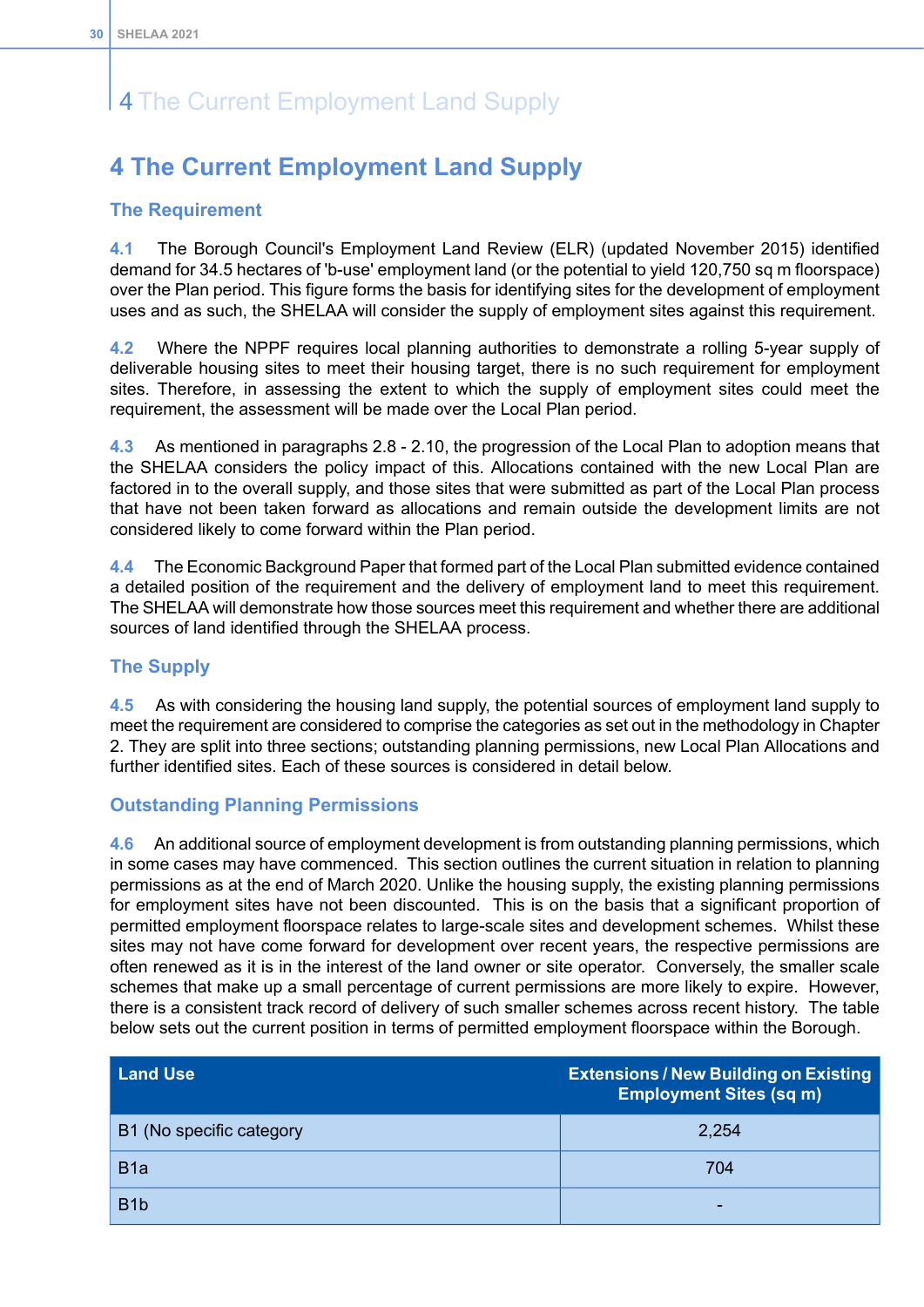| <b>Land Use</b>  | <b>Extensions / New Building on Existing</b><br><b>Employment Sites (sq m)</b> |
|------------------|--------------------------------------------------------------------------------|
| B <sub>1c</sub>  | 2,643.48                                                                       |
| <b>B2</b>        | 374                                                                            |
| <b>B8</b>        | 2,293                                                                          |
| <b>Mixed Use</b> | 25,805.5                                                                       |
| Class E          | 710                                                                            |
| <b>Total</b>     | 34,783.98                                                                      |

### <span id="page-36-0"></span>**Table 4.1 Employment Sites with Current Planning Permission as of 1st April 2021**

### **Local Plan Allocations**

### **Scarborough Borough Local Plan**

**4.7** The Local Plan includes a range of policies in relation to the provision and supply of employment land. Policy EG3 (Employment Land Delivery) identifies five allocations of employment land as shown below. In addition to the allocated sites, Policy EG4 (Protecting Land for the Expansion of Scarborough Business Park) identifies land on Scarborough Business Park that is to be protected whereby "proposals will be permitted where they can demonstrate that there are no other sites available elsewhere in the Business Park area (within those sites allocated by Policy EG 3) that are suitable for the proposed development..." subject to meeting certain criteria. For the purposes of the SHELAA, this policy stance accepts that the land is theoretically suitable for employment use and could come forward within the Plan period subject to certain criteria being met.

<span id="page-36-1"></span>**4.8** The contribution from the new Local Plan is therefore summarised below. The table translates site area to floorspace to allow calculations as previously explained. This shows land still available without taking in to account land with permission which are accounted for in the previous section.

| <b>Site Ref and Address:</b>                                                              | Site Area (net):  | <b>Floorspace</b> |
|-------------------------------------------------------------------------------------------|-------------------|-------------------|
| Site EMP-A 1 'Land to the North East of Burton Riggs,<br><b>Scarborough Business Park</b> | 0 <sub>ha</sub>   | $\Omega$          |
| Site EMP-A 2 'Land at Hopper Hill Road, Scarborough<br><b>Business Park</b>               | $0.49$ ha         | 1,715             |
| Site EMP-A 3 'Land to east of Hunmanby Industrial Estate'                                 | 1.9 <sub>ha</sub> | 6,650             |
| Site EMP-A 4 'Land to north and south of Cayton Approach,<br>Scarborough Business Park'   | 0 <sub>ha</sub>   | $\Omega$          |
| Site EMP-A 5 'Land to south of Plaxton Park Industrial Estate'                            | 10 ha             | 35,000            |

**Table 4.2 Local Plan Allocated Sites (Policy EG3)**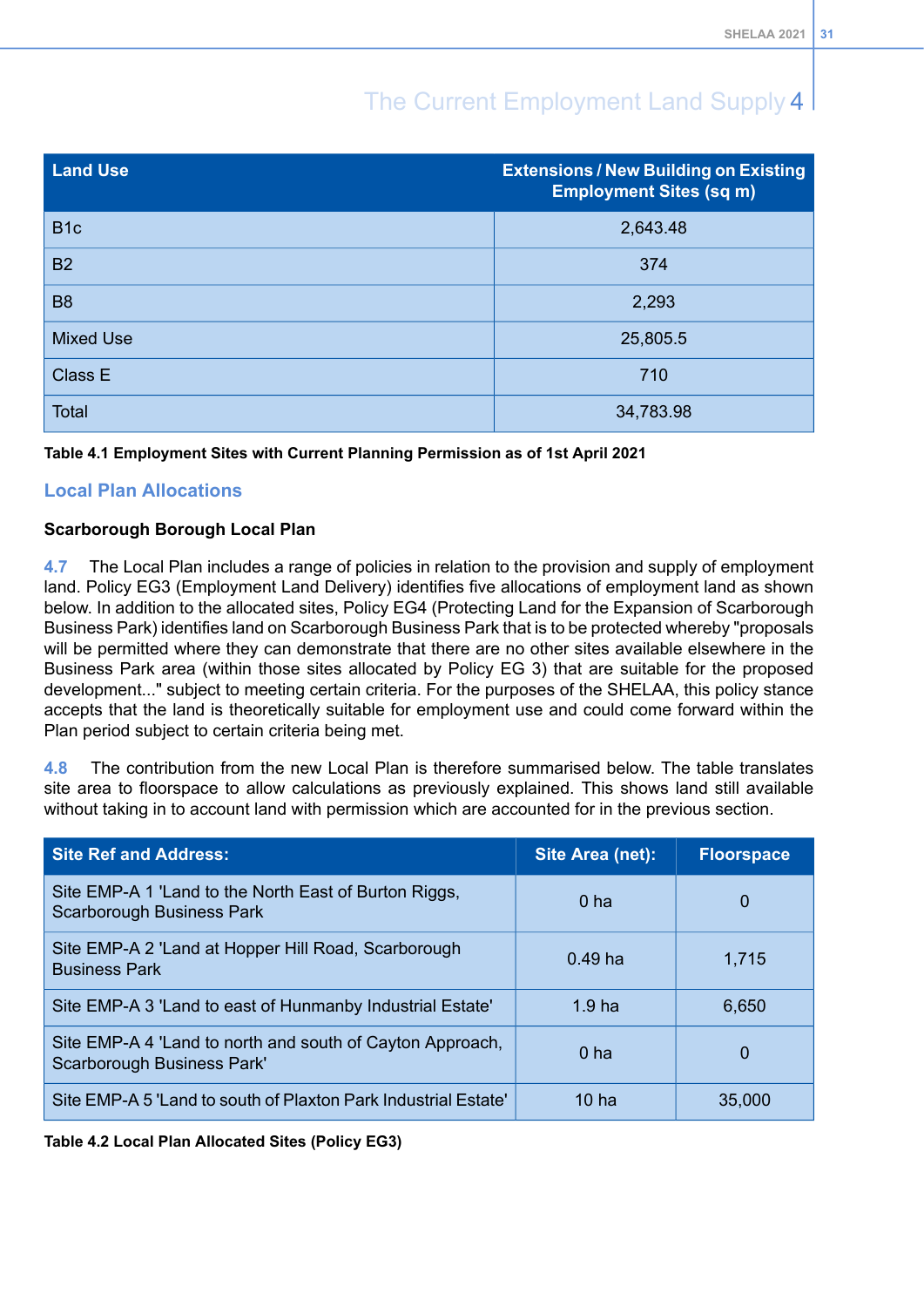<span id="page-37-2"></span>

|                                                                              | <b>Site Area</b><br>$(net)$ : | <b>Floorspace</b> |
|------------------------------------------------------------------------------|-------------------------------|-------------------|
| Policy EG4 Protecting Land for the Expansion of Scarborough Business<br>Park | 37.5 ha                       | 131,250           |

### **Table 4.3 Local Plan Protected Site (Policy EG4)**

### **Whitby Business Park Area Action Plan**

**4.9** An additional site for employment development has been identified by Officers and is allocated within the Whitby Business Park Area Action Plan, which has been adopted jointly by Scarborough Borough Council and the North York Moors National Park Authority (as Whitby Business Park falls across the boundary of the two authorities). The Area Action Plan has been considered for review with no update considered necessary. This is expected to be ratified in early 2020 by Scarborough Borough Council. The North York Moors National Park Authority has already agreed to the Area Action Plan being rolled forward for a further five years. Although the Area Action Plan allocates approximately 13 hectares (gross) of employment land, only one site covering 1.92 hectares is located within the Scarborough Borough planning authority area. This site has the potential to yield 6,720 sq m of employment floorspace.

### <span id="page-37-0"></span>**Further Identified Sites**

**4.10** Outside of current allocations and outstanding planning permissions, there are alternative sources of employment land that could be available through the planning process. These include sites that were submitted as part of the Local Plan 'call for sites' and other newly identified sites.

### **Sites submitted as part of the Local Plan 'call for sites'**

**4.11** As part of the preparatory work for the Local Plan, landowners and agents were asked by the Borough Council to submit sites for consideration for allocation. Those taken forward as allocated are factored in to the section entitled 'Local Plan Allocations', and those that are not included as allocations are considered in this section. Full details of these sites are included within the SHELAA Site Assessments document. The total contribution from this source is outlined as below:

<span id="page-37-3"></span><span id="page-37-1"></span>

|                                                       | 0 - 11 Years (Floorspace sq<br>m) | Beyond 2032 (Floorspace sq<br>m) |
|-------------------------------------------------------|-----------------------------------|----------------------------------|
| <b>Further Identified Sites Total</b><br>Contribution | 4.025                             | 27,440                           |

### **Table 4.4 Contribution from Further Identified Sites**

### **Overall Supply**

**4.12** Having identified the individual sources of potential employment development, this part of the report considers whether the supply of sites meets the overall requirement for such development over the Local Plan period. As demonstrated by the table below, the SHELAA shows sites capable of delivering over twice the required floorspace. It should be noted that as the majority these figures have been derived using plot-ratios (providing an estimate of what floorspace could be developed on a site), these figures should be treated with caution. Notwithstanding this, even allowing for a reasonable margin of error there is considered to be a sufficient supply of sites to meet the requirement.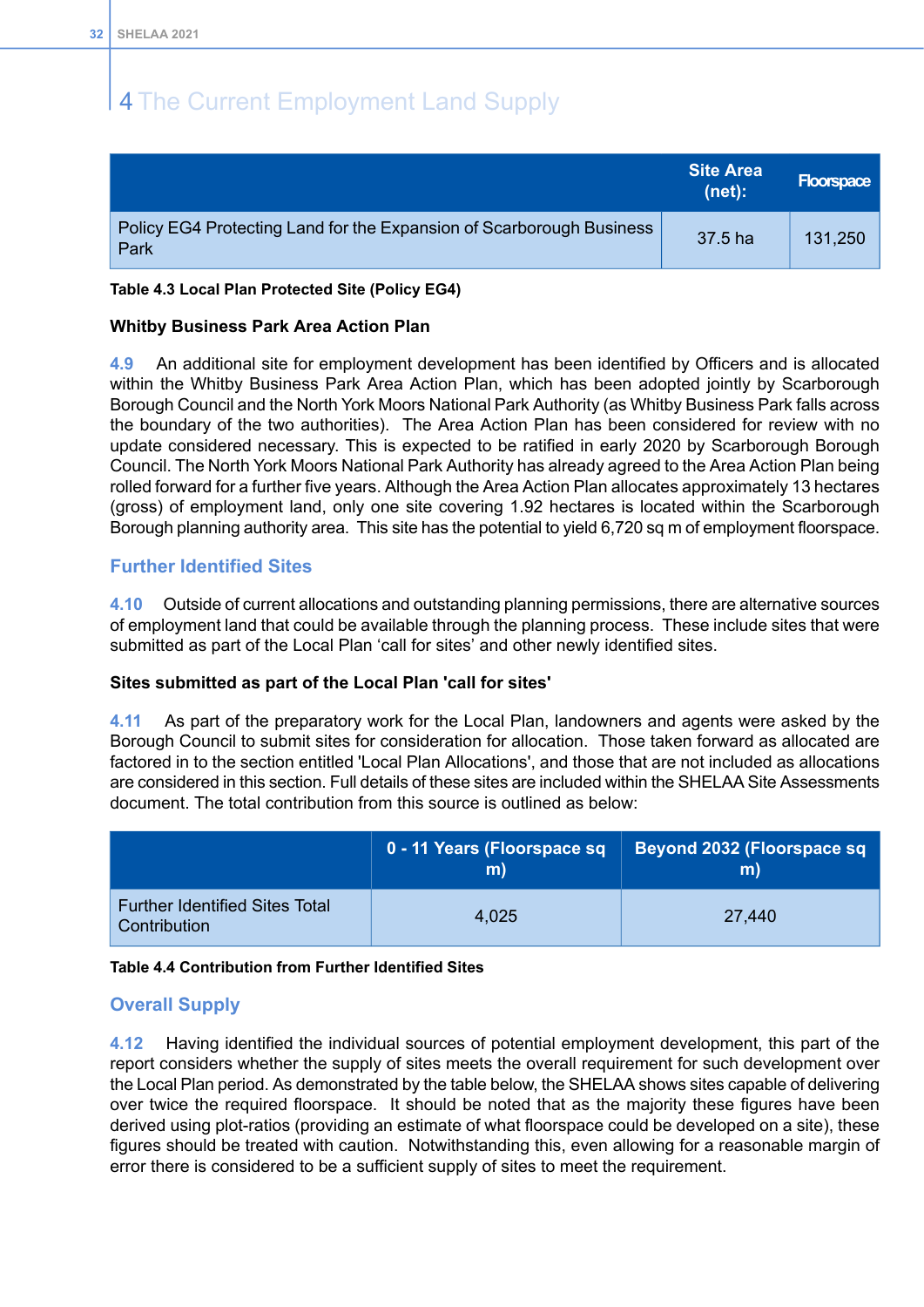<span id="page-38-0"></span>

|                                          | <b>Employment Floorspace (sq m)</b> |
|------------------------------------------|-------------------------------------|
| <b>Requirement</b>                       | 120,750                             |
| <b>Contributions from:</b>               |                                     |
| Outstanding planning permissions         | 34,784                              |
| Local Plan Allocated Sites (Policy EG 3) | 43,365                              |
| Local Plan Protected Sites (Policy EG 4) | 131,250                             |
| Whitby Business Park Area Action Plan    | 6,720                               |
| <b>Further identified sites</b>          | 4,025                               |
| <b>Total Contributions</b>               | 220,144                             |

**Table 4.5 Overall Supply of Employment Floorspace**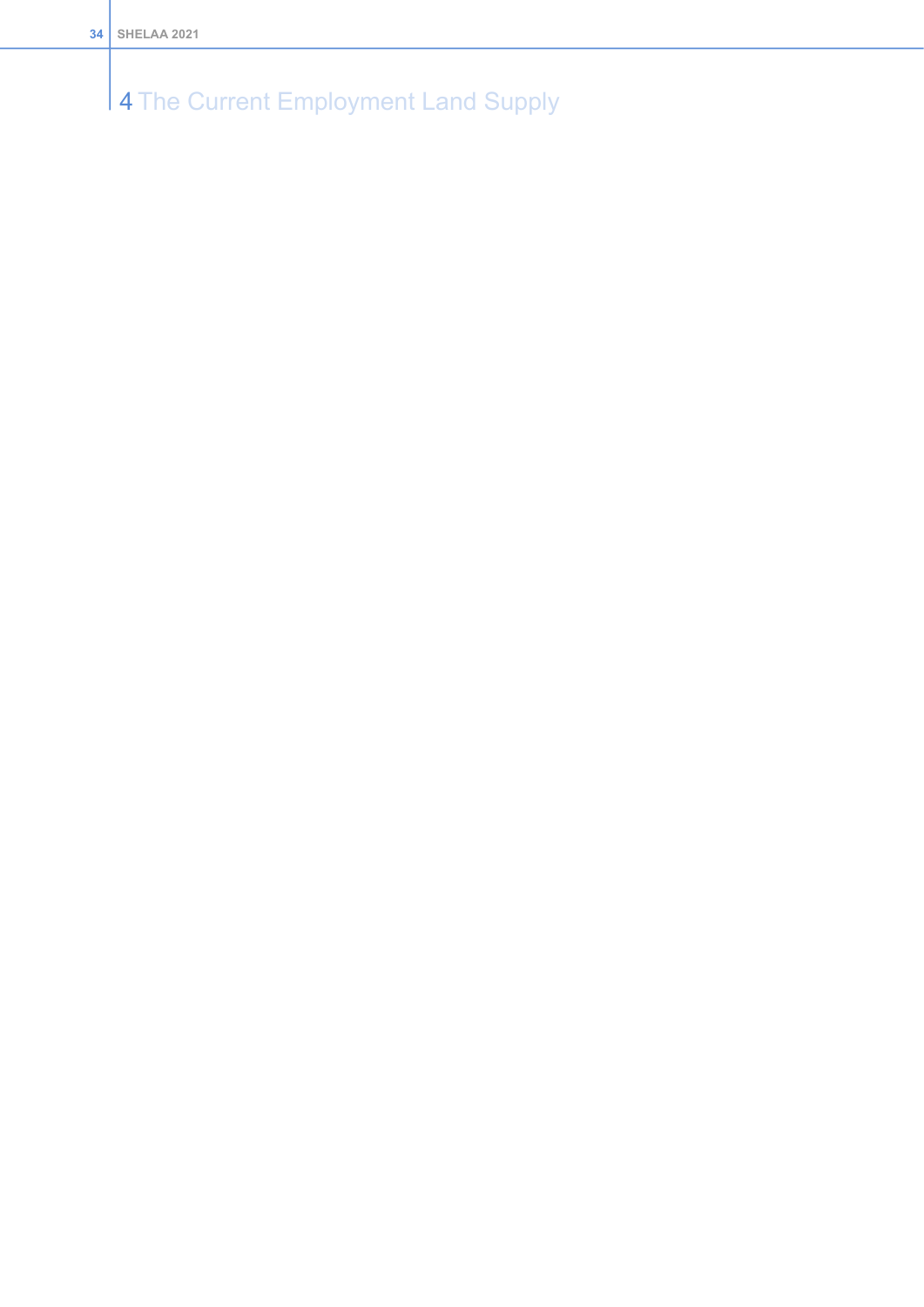## SHELAA 2021 Maps A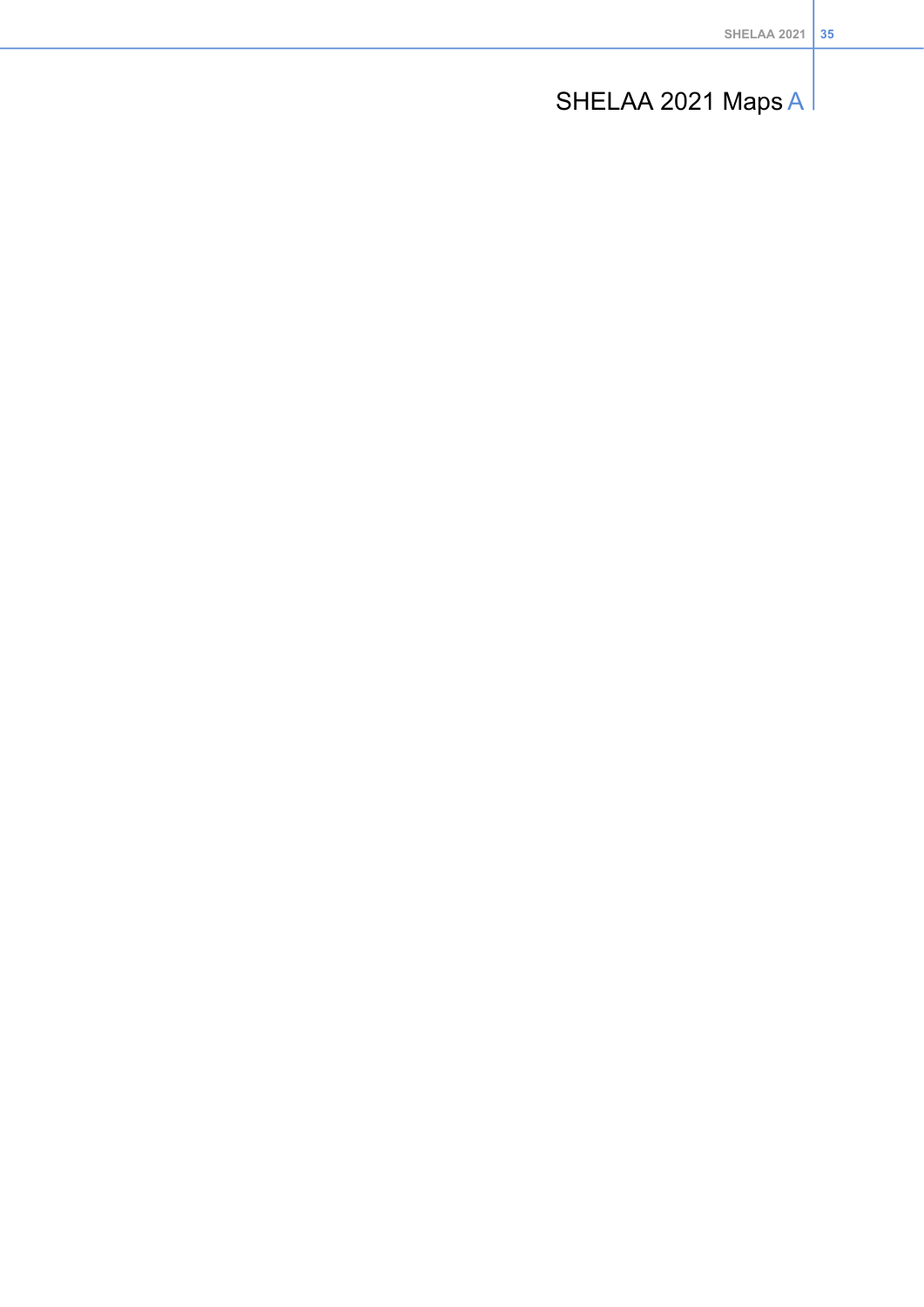## A SHELAA 2021 Maps

## <span id="page-41-0"></span>**Appendix A SHELAA 2021 Maps**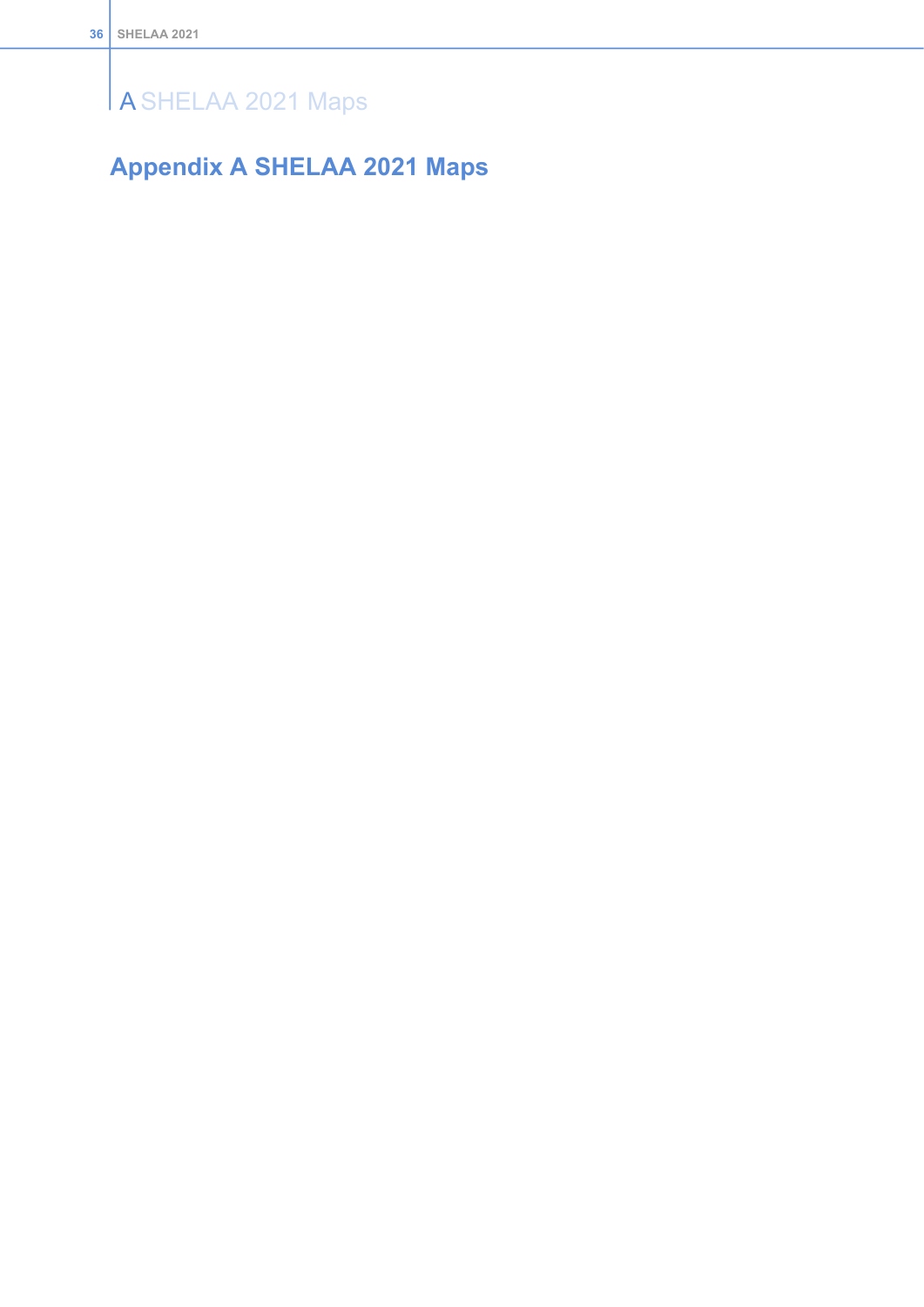## SHELAA 2021 Site Assessments B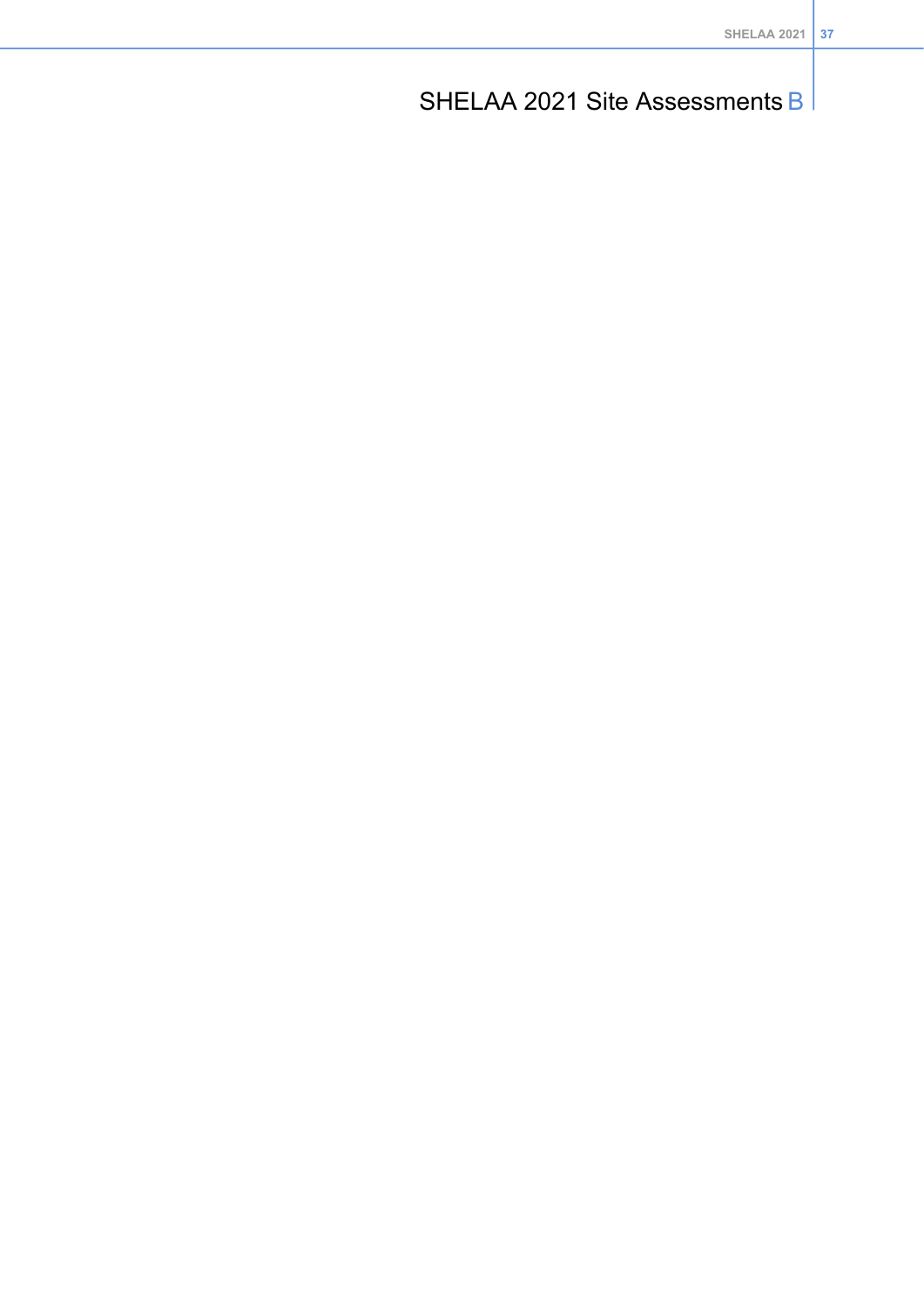### **B SHELAA 2021 Site Assessments**

## <span id="page-43-0"></span>**Appendix B SHELAA 2021 Site Assessments**